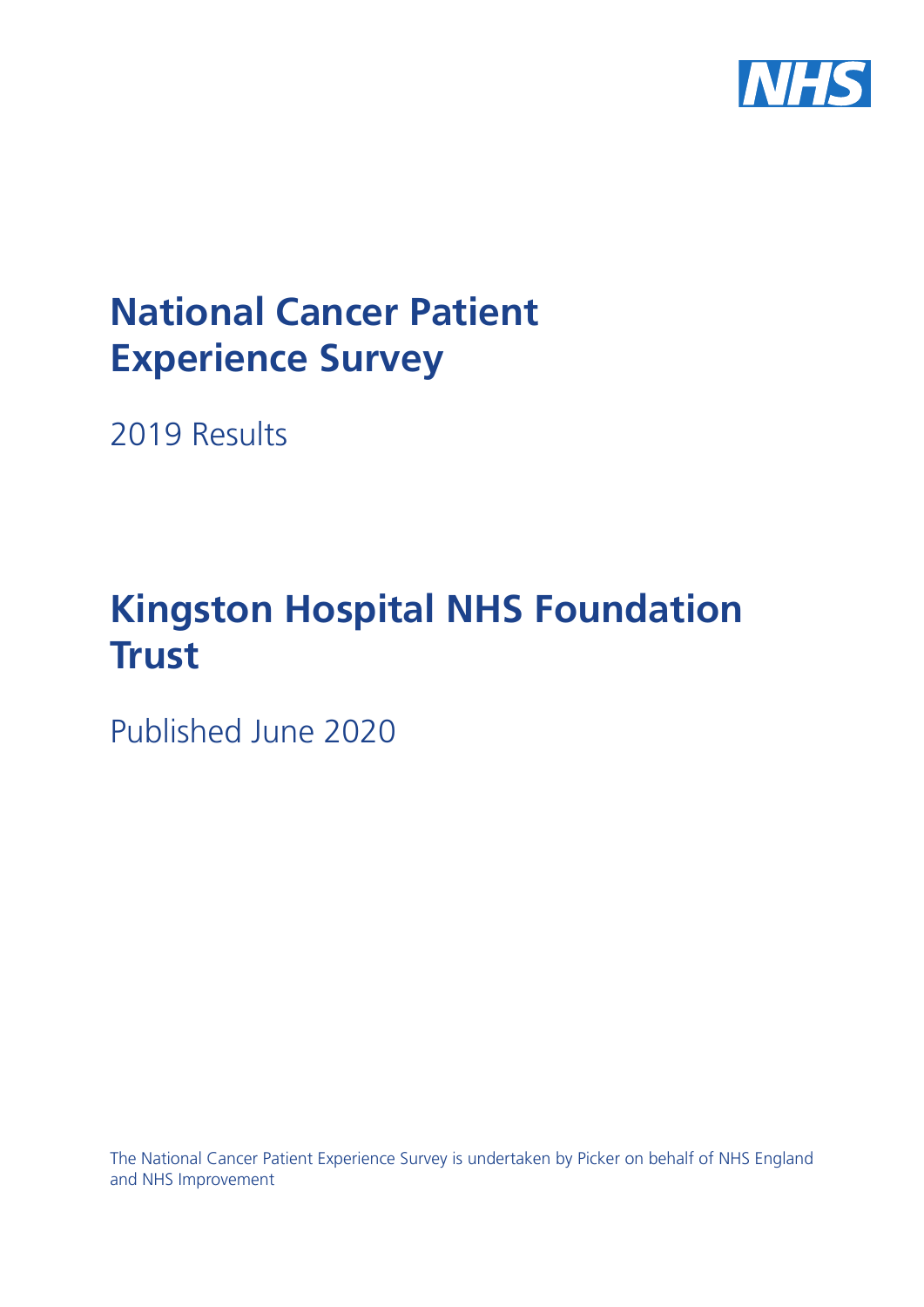# **Executive Summary** Case Mix Adjusted scores

#### **Cancer Dashboard Questions**

The following seven questions are included in phase 1 of the Cancer Dashboard developed by Public Health England and NHS England:

Q61. Patient's average rating of care scored from very poor to very good

| $\overline{0}$ | $\overline{2}$   | 3                                                             | $\overline{4}$ | 5 | 6 | $\overline{7}$ | 8   | 9 | 10                                                                                            |  |
|----------------|------------------|---------------------------------------------------------------|----------------|---|---|----------------|-----|---|-----------------------------------------------------------------------------------------------|--|
|                |                  |                                                               |                |   |   |                | 8.7 |   |                                                                                               |  |
| $^{\prime}8\%$ |                  |                                                               |                |   |   |                |     |   | Q18. Patient definitely involved as much as they wanted in decisions about care and treatment |  |
|                |                  |                                                               |                |   |   |                |     |   | Q19. Patient given the name of a CNS who would support them through their treatment           |  |
|                |                  | Q20. Patient found it very or quite easy to contact their CNS |                |   |   |                |     |   |                                                                                               |  |
| 86%            |                  |                                                               |                |   |   |                |     |   | Q39. Patient always felt they were treated with respect and dignity while in hospital         |  |
|                | leaving hospital |                                                               |                |   |   |                |     |   | Q41. Hospital staff told patient who to contact if worried about condition or treatment after |  |
| 56%            | treatment        |                                                               |                |   |   |                |     |   | Q55. General practice staff definitely did everything they could to support patient during    |  |
|                |                  |                                                               |                |   |   |                |     |   |                                                                                               |  |

### **Questions Outside Expected Range**

|                                                                                                                          |            | Case Mix Adjusted Scores   |                            |                   |
|--------------------------------------------------------------------------------------------------------------------------|------------|----------------------------|----------------------------|-------------------|
|                                                                                                                          | 2019 Score | Lower<br>Expected<br>Range | Upper<br>Expected<br>Range | National<br>Score |
| Q21. Patient got understandable answers to important questions all or most of the time                                   | 82%        | 82%                        | 93%                        | 87%               |
| Q35. All hospital staff asked patient what name they prefer to be called by                                              | 52%        | 60%                        | 82%                        | 71%               |
| $\sqrt{Q51}$ . Hospital staff definitely gave family or someone close all the information needed to<br>help care at home | 49%        | 52%                        | 67%                        | 60%               |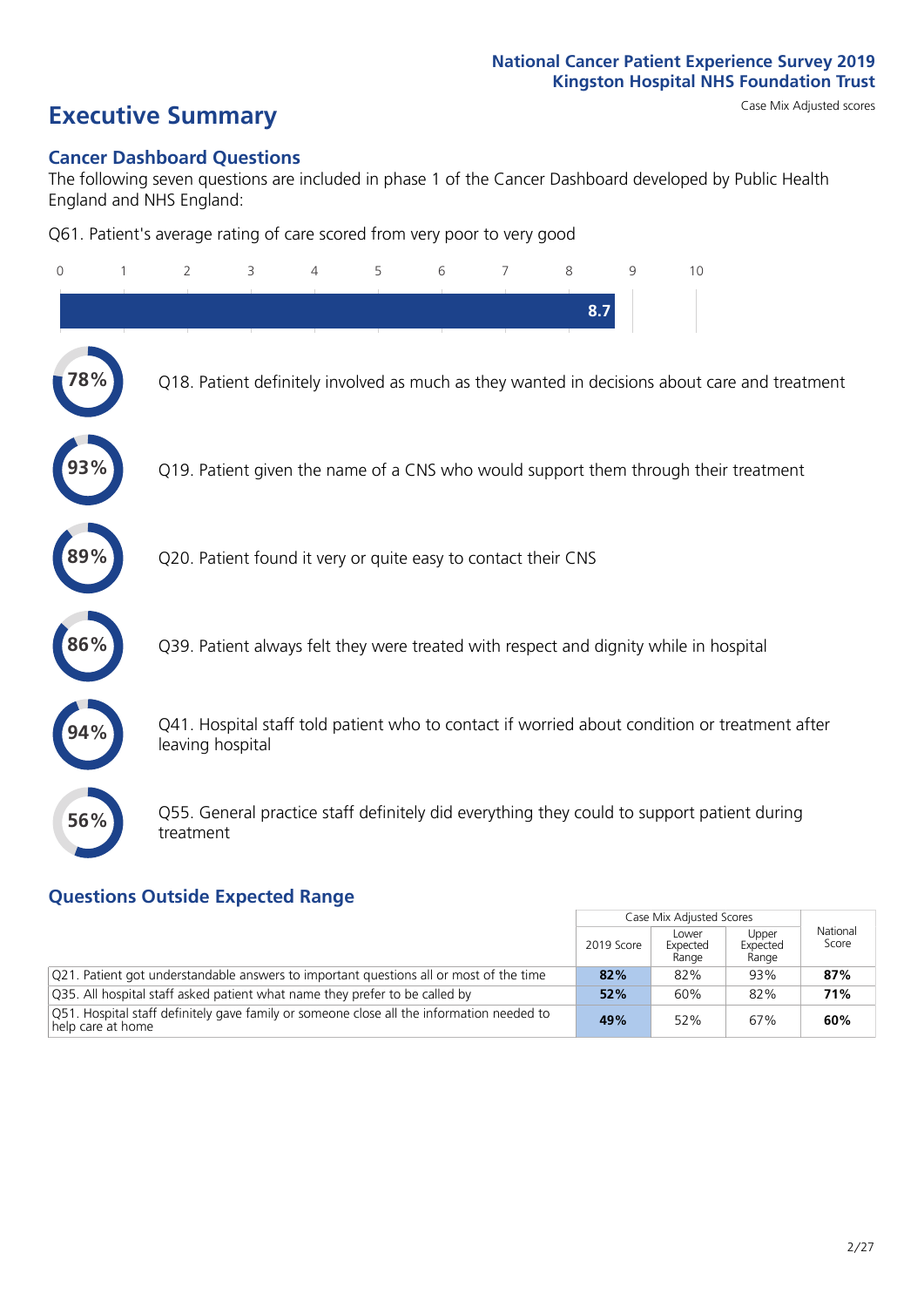## **Introduction**

The National Cancer Patient Experience Survey 2019 is the ninth iteration of the survey first undertaken in 2010. It has been designed to monitor national progress on cancer care; to provide information to drive local quality improvements; to assist commissioners and providers of cancer care; and to inform the work of the various charities and stakeholder groups supporting cancer patients.

The survey was overseen by a national Cancer Patient Experience Advisory Group. This Advisory Group set the principles and objectives of the survey programme and guided questionnaire development. The survey was commissioned and managed by NHS England. The survey provider, Picker, is responsible for designing, running and analysing the survey.

The 2019 survey involved 143 NHS Trusts. Out of 111,366 people, 67,858 people responded to the survey, yielding a response rate of 61%.

# **Methodology**

#### **Eligibility, eldwork and survey methods**

The sample for the survey included all adult (aged 16 and over) NHS patients, with a confirmed primary diagnosis of cancer, discharged from an NHS Trust after an inpatient episode or day case attendance for cancer related treatment in the months of April, May and June 2019. The fieldwork for the survey was undertaken between December 2019 and March 2020.

As in the previous four years, the survey used a mixed mode methodology. Questionnaires were sent by post, with two reminders where necessary, but also included an option to complete the questionnaire online. A Freephone helpline and email was available for respondents to opt out, ask questions about the survey, enable them to complete their questionnaire over the phone and provide access to a translation and interpreting facility for those whose first language was not English.

#### **Case-mix adjustment**

Both unadjusted and adjusted scores are presented in this report. Case-mix adjusted scores allows us to account for the impact that differing patient populations might have on results. By using the case-mix adjusted estimates we can obtain a greater understanding of how a Trust is performing given their patient population. The factors taken into account in this case-mix adjustment are gender, age, ethnic group, deprivation, and tumour group.

#### **Scoring methodology**

Fifty-two questions from the questionnaire are scored as these questions relate directly to patient experience. For all but one question (Q61), scores are presented as the percentage of positive responses out of all scored responses. For Q61, respondents rate their overall care on a scale of 0 to 10, of which the average was calculated for this question's presented score. The percentages in this report have been rounded to the nearest percentage point. Therefore, in some cases the figures do not appear to add up to 100%.

#### **Statistical significance**

In the reporting of 2019 results, appropriate statistical tests have been undertaken to identify unadjusted scores for which the change over time is 'statistically significant'. Thirty-seven scored questions in 2019 have been compared with those of 2018 and a statistically significant change between the two years has been reported where identified.

For the scored questions that are comparable beyond 2018, statistically significant change over the five years has also been reported where identified. A statistically significant difference means that the change in the result is very unlikely to have occurred by sampling variation.

#### **Suppression**

#### **Question-level suppression**

For scores where the base size per question is  $<$ 21, the score will be suppressed and replaced with an asterisk (\*). The base size will include neutral response options.

#### **Double suppression**

If any group within a particular sub-group breakdown (such as the tumour group breakdown) has <21 responses, then the figure for this particular group is suppressed and replaced with an asterisk (\*). If there is only one group within the sub-group breakdown that has <21 respondents, and is therefore suppressed, the group with the next lowest number of respondents is also supressed and replaced with an asterisk (\*) (regardless if it is greater than or less than 21).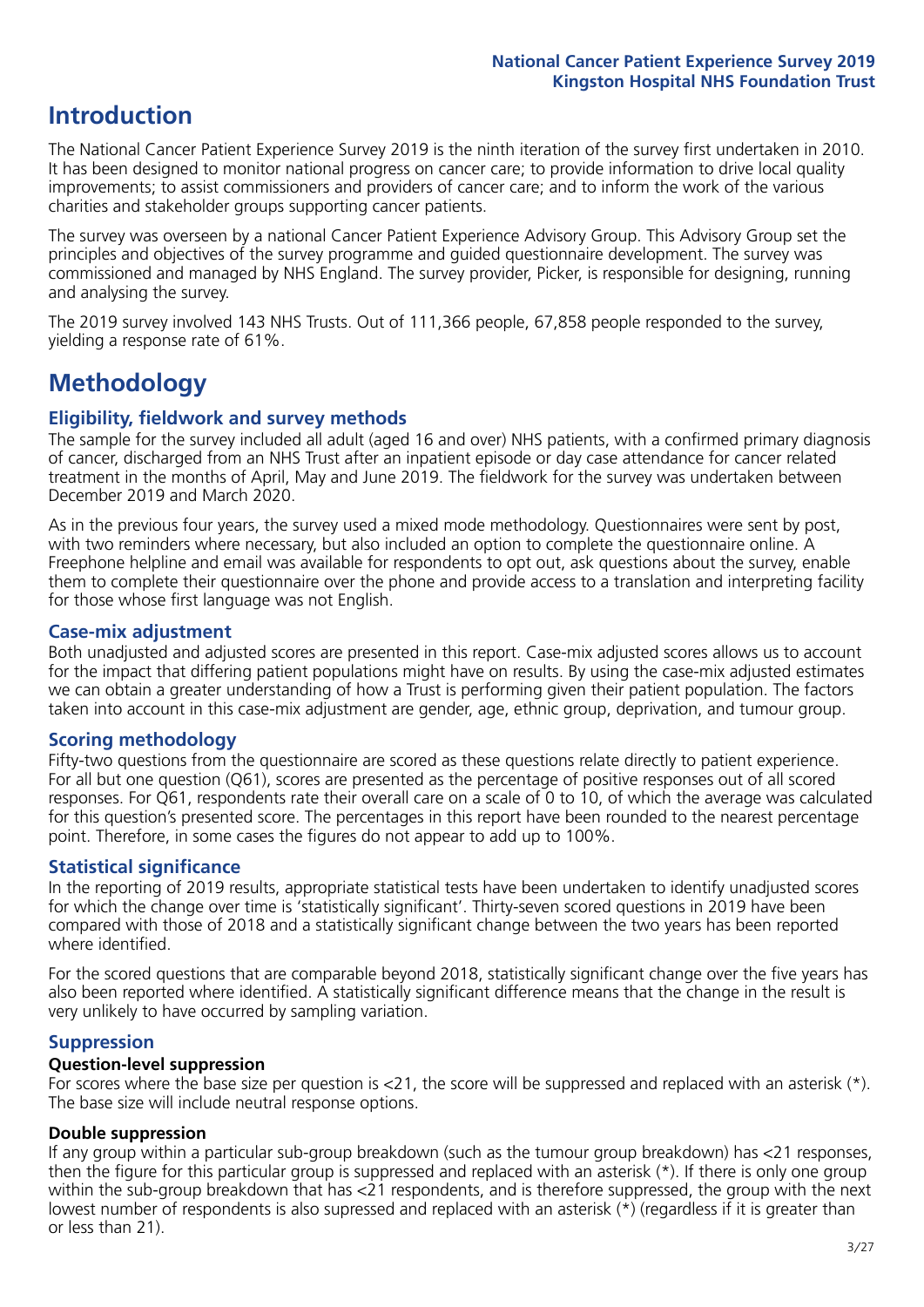# **Understanding the results**

This report shows how this Trust scored for each question in the survey, compared with national results and previous year's results. It is aimed at helping individual Trusts to understand their performance and identify areas for local improvement. Below is a description of the type of results presented within this report and how to understand them.

#### **Expected range charts**

The expected range charts in this report show a bar with the lowest and highest score received for each question nationally. Within this bar, an expected range is given (in grey) and a black diamond represents the actual score for this Trust.

Trusts whose score is above the upper limit of the expected range (in the dark blue) are positive outliers, with a score statistically significantly higher than the national mean. This indicates that the Trust performs better than what Trusts of the same size and demographics are expected to perform. The opposite is true if the score is below the lower limit of the expected range (in the light blue); these are negative outliers. For scores within the expected range (in the grey), the score is what we would expect given the Trust's size and demographics.

#### **Comparability tables**

The comparability tables show the 2018 and 2019 unadjusted scores for this Trust for each scored question. If there is a significant change from 2018 and 2019 or overall from 2015 to 2019, an arrow will be presented for the direction of change. The adjusted 2019 score will also be presented for each scored question along with the lower and upper expected range and national score. Scores above the upper limit of the expected range will be highlighted dark blue, scores below the lower limit of the expected range will be highlighted light blue, and scores within the lower and upper limit of the expected ranges will be highlighted grey.

#### **Tumour type tables**

The tumour type tables show the unadjusted scores for each scored question for each of the 13 tumour groups. The national score for that tumour group is also shown. Unadjusted scores for the same tumour type across different Trusts may not be comparable, as they do not account for the impact that differing patient populations might have on results. Central nervous system is abbreviated as 'CNS' and lower gastrointestinal tract is abbreviated as 'LGT' throughout this report.

#### **Year on year charts**

The year on year charts show five columns representing the unadjusted scores of the last five years (2015, 2016, 2017, 2018 and 2019) for each scored question.

#### **Notes on specific questions**

Following the development phase of the 2019 survey, several changes were made to the questionnaire. Six scored questions were amended (Q5, Q18, Q30, Q35, Q56 and Q60) and one non-scored question (Q29) was amended that impacted the comparability of questions Q30 to Q41. Of all questions changed or impacted by change, only Q60 is presented with historical comparisons; though the results should be interpreted with caution.

#### **Unadjusted data and case-mix adjusted data**

Unadjusted data should be used to see the actual responses from patients relating to the Trust. Case-mix adjusted data, together with expected ranges, should be used to understand whether the results are significantly higher or lower than national results taking account of the patient mix.

## **Further information**

This research was carried out in accordance with the international standard for organisations conducting social research (accreditation to ISO20252:2012; certificate number GB08/74322). The 2019 survey data has been produced and published in line with the Code of Practice for Official Statistics.

For more information on the methodology, please see the Technical Document. It can be viewed along with the 2019 questionnaire and survey quidance on the website at [www.ncpes.co.uk](https://www.ncpes.co.uk/supporting-documents). For all other outputs at National, Trust, CCG and Cancer Alliance level, please see the PDF reports, Excel tables and dashboards at [www.ncpes.co.uk.](https://www.ncpes.co.uk/current-results)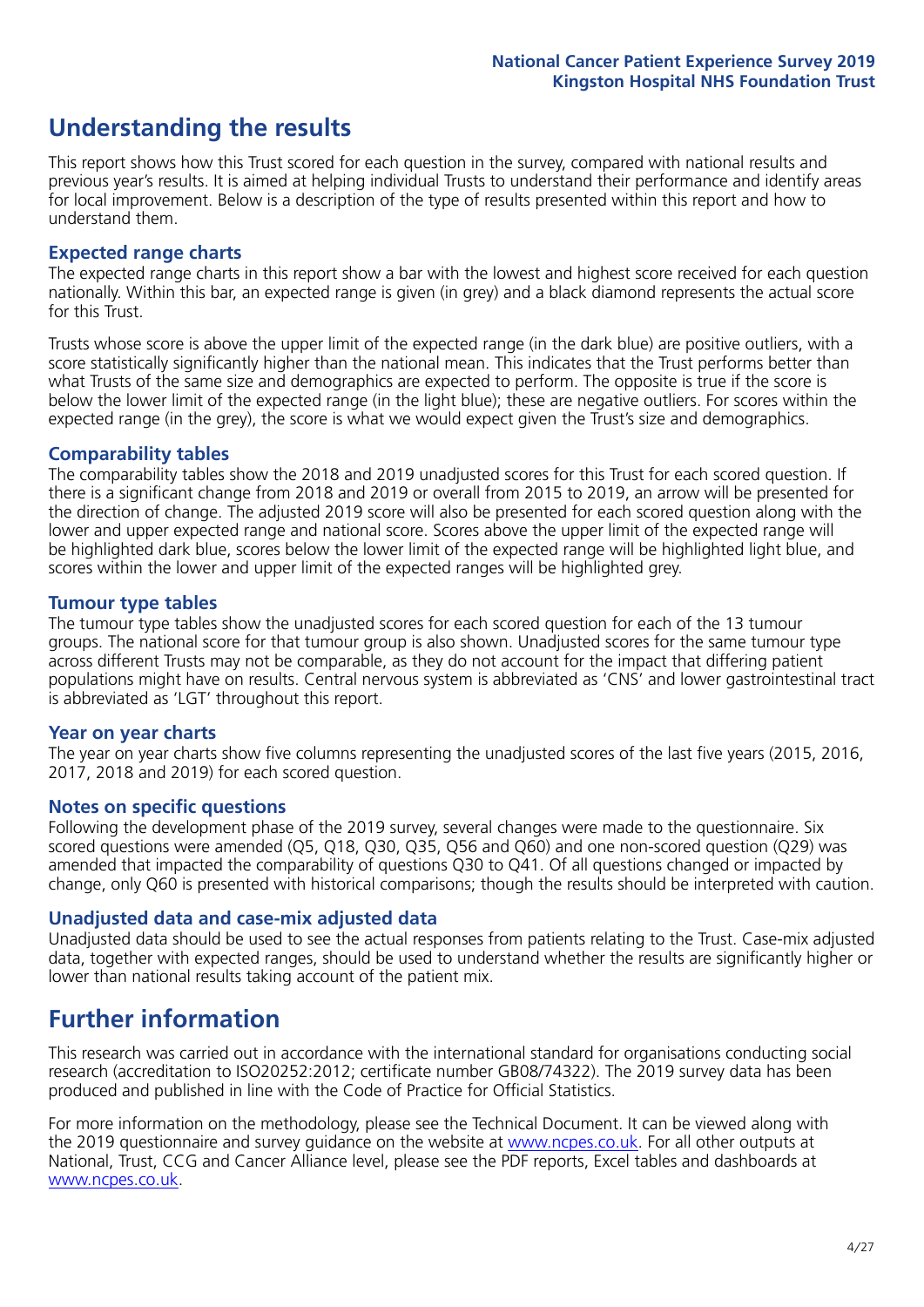### **Response Rate**

#### **Overall Response Rate**

210 patients responded out of a total of 335 patients, resulting in a response rate of 63%.

|              | Sample Size | Adjusted<br>Sample | Completed | Response Rate |
|--------------|-------------|--------------------|-----------|---------------|
| <b>Trust</b> | 351         | 335                | 210       | 63%           |
| National     | 119,855     | 111.366            | 67,858    | 61%           |

#### **Respondents by Survey Type**

|                            | Number of<br>Respondents |
|----------------------------|--------------------------|
| Online                     | 16                       |
| Paper                      | 194                      |
| Phone                      |                          |
| <b>Translation Service</b> |                          |

#### **Respondents by Tumour Group**

|                      | Number of<br>Respondents |
|----------------------|--------------------------|
| <b>Brain / CNS</b>   | 1                        |
| <b>Breast</b>        | 39                       |
| Colorectal / LGT     | 23                       |
| Gynaecological       | 2                        |
| Haematological       | 66                       |
| <b>Head and Neck</b> | $\mathcal{P}$            |
| Lung                 | 7                        |
| Prostate             | 18                       |
| Sarcoma              | 1                        |
| Skin                 | 14                       |
| <b>Upper Gastro</b>  | 1                        |
| Urological           | 26                       |
| Other                | 10                       |

#### **Respondents by Age and Gender**

Respondents year of birth has been used to determine age. This information has been amalgamated into 8 age bands. The age and gender distribution for the Trust was as follows:

|        | Age 16-24 | Age 25-34 | Age 35-44 | Age 45-54 | Age 55-64 | Age 65-74 | Age 75-84 | Age 85+ | Total |
|--------|-----------|-----------|-----------|-----------|-----------|-----------|-----------|---------|-------|
| Male   |           |           |           | 4         | 13        | 38        | 37        | 16      | 109   |
| Female |           |           |           | 14        | 16        | 37        | 25        | 4       | 101   |
| Total  |           |           |           | 18        | 29        | 75        | 62        | 20      | 210   |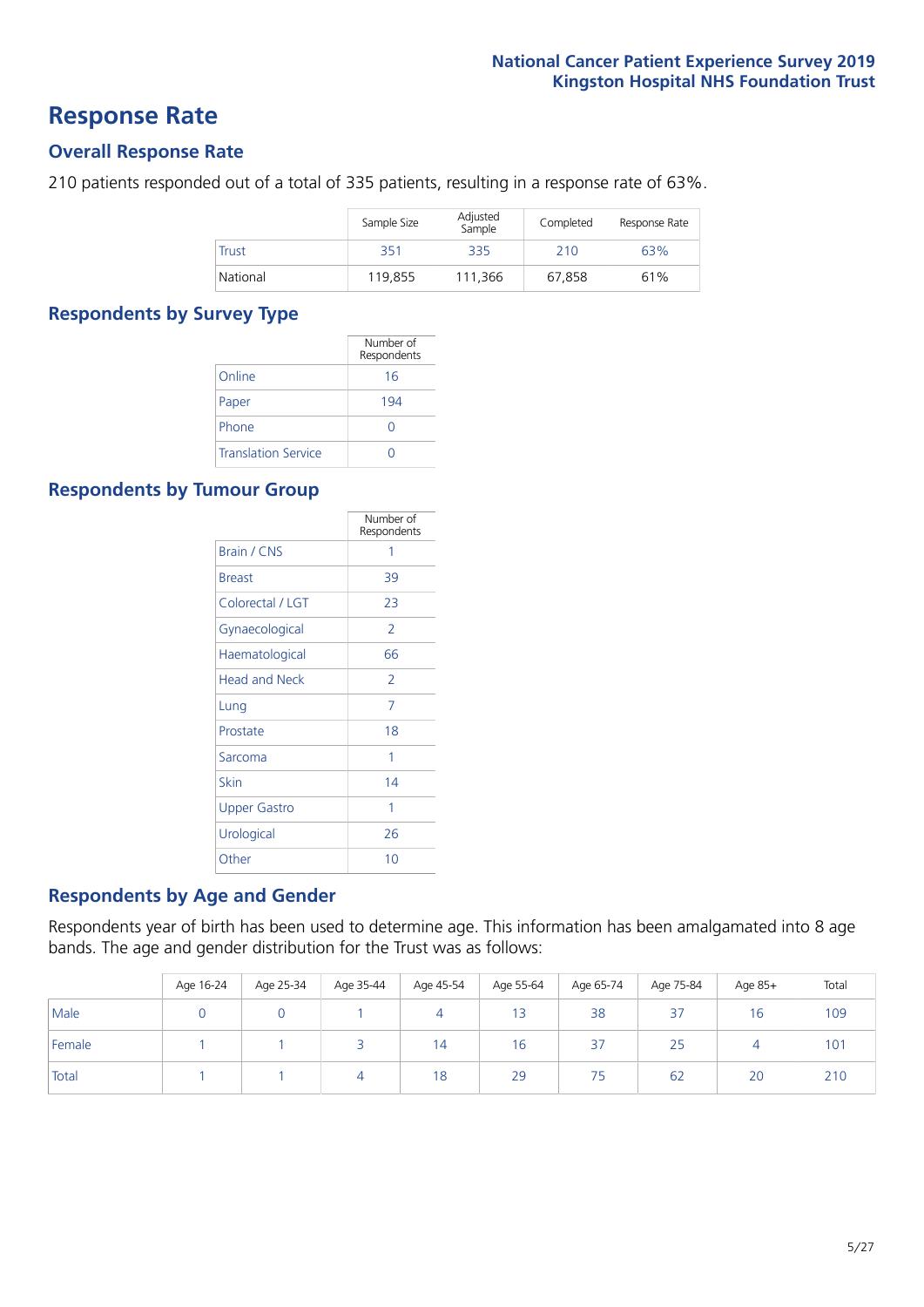# **Expected Range Charts**

| Lower Expected Range<br>Average                                                                                                                                                                                                                                                                                                                                                                                                                                                                                             |    |     | Upper Expected Range |     |     |     |                   | Case Mix Adjusted Score |                   |                 |                 |
|-----------------------------------------------------------------------------------------------------------------------------------------------------------------------------------------------------------------------------------------------------------------------------------------------------------------------------------------------------------------------------------------------------------------------------------------------------------------------------------------------------------------------------|----|-----|----------------------|-----|-----|-----|-------------------|-------------------------|-------------------|-----------------|-----------------|
| <b>SEEING YOUR GP</b><br>Q1. Saw GP once or twice before being told they needed to go to<br>hospital<br>Q2. Patient thought they were seen as soon as necessary                                                                                                                                                                                                                                                                                                                                                             | 0% | 10% | 20%                  | 30% | 40% | 50% | 60%               | 70%                     | 80%<br>81%        | 86%             | 90% 100%        |
| <b>DIAGNOSTIC TESTS</b><br>Q5. Received all the information needed about the test<br>Q6. The length of time waiting for the test to be done was about<br>right<br>Q7. Test results explained in completely understandable way                                                                                                                                                                                                                                                                                               | 0% | 10% | 20%                  | 30% | 40% | 50% | 60%               | 70%                     | 80%<br>83%        | 93%             | 90% 100%<br>96% |
| <b>FINDING OUT WHAT WAS WRONG WITH YOU</b><br>Q10. Patient told they could bring a family member or friend when<br>first told they had cancer<br>Q11. Patient felt they were told sensitively that they had cancer<br>Q12. Patient completely understood the explanation of what was<br>wrong<br>Q13. Patient given easy to understand written information about<br>the type of cancer they had                                                                                                                             | 0% | 10% | 20%                  | 30% | 40% | 50% | 60%               | 70%<br>75%              | 80%<br>76%<br>76% | 88%             | 90% 100%        |
| <b>DECIDING THE BEST TREATMENT FOR YOU</b><br>Q14. Patient felt that treatment options were completely explained<br>Q15. Patient felt possible side effects were definitely explained in<br>an understandable way<br>Q16. Patient definitely given practical advice and support in dealing<br>with side effects of treatment<br>Q17. Patient definitely told about side effects that could affect<br>them in the future<br>Q18. Patient definitely involved as much as they wanted in<br>decisions about care and treatment | 0% | 10% | 20%                  | 30% | 40% | 50% | 60%<br>62%<br>59% | 70%<br>71%              | 80%<br>78%        | 90% 100%<br>86% |                 |
| <b>CLINICAL NURSE SPECIALIST (CNS)</b><br>Q19. Patient given the name of a CNS who would support them<br>through their treatment<br>Q20. Patient found it very or quite easy to contact their CNS<br>Q21. Patient got understandable answers to important questions<br>all or most of the time                                                                                                                                                                                                                              | 0% | 10% | 20%                  | 30% | 40% | 50% | 60%               | 70%                     | 80%<br>82%        | 93%<br>89%      | 90% 100%        |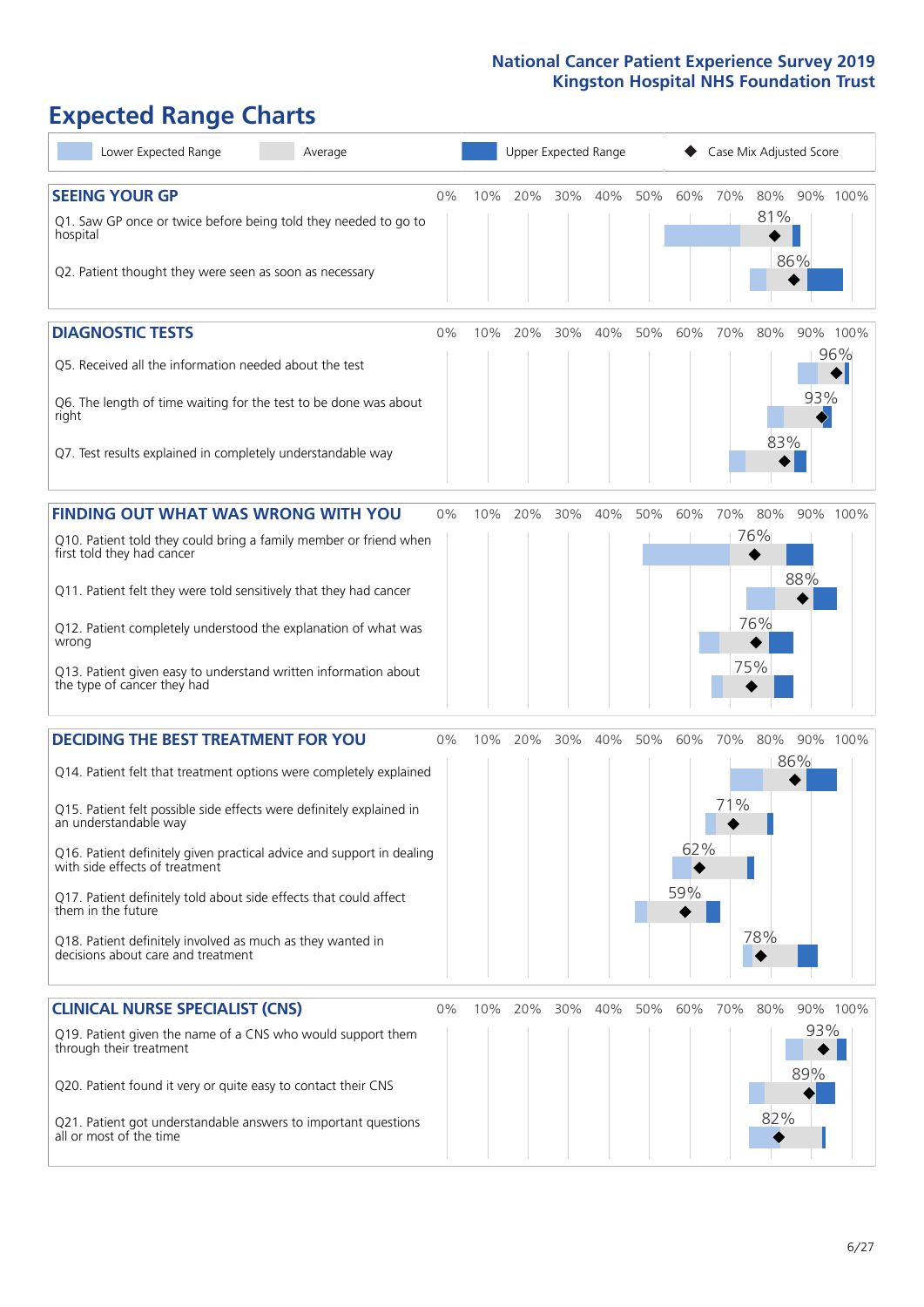# **Expected Range Charts**

| Lower Expected Range<br>Average                                                                                                                                                                            |    |     |     | Upper Expected Range |     |     |     |     | Case Mix Adjusted Score |     |          |
|------------------------------------------------------------------------------------------------------------------------------------------------------------------------------------------------------------|----|-----|-----|----------------------|-----|-----|-----|-----|-------------------------|-----|----------|
| <b>SUPPORT FOR PEOPLE WITH CANCER</b><br>Q22. Hospital staff gave information about support or self-help<br>groups for people with cancer                                                                  | 0% | 10% | 20% | 30%                  | 40% | 50% | 60% | 70% | 80%<br>81%              | 90% | 90% 100% |
| Q23. Hospital staff discussed or gave information about the impact<br>cancer could have on day to day activities<br>Q24. Hospital staff gave information on getting financial help or<br>possible benefits |    |     |     |                      |     |     |     | 68% |                         |     |          |
| Q25. Hospital staff told patient they could get free prescriptions                                                                                                                                         |    |     |     |                      |     |     |     |     | 84%                     |     |          |
| <b>OPERATIONS</b>                                                                                                                                                                                          | 0% | 10% | 20% | 30%                  | 40% | 50% | 60% | 70% | 80%                     |     | 90% 100% |
| Q27. Beforehand, patient had all the information needed about the<br>operation                                                                                                                             |    |     |     |                      |     |     |     |     |                         |     | 97%      |
| Q28. Afterwards, staff completely explained how operation had<br>gone in understandable way                                                                                                                |    |     |     |                      |     |     |     |     | 77%                     |     |          |
| <b>HOSPITAL CARE AS AN INPATIENT</b>                                                                                                                                                                       | 0% | 10% | 20% | 30%                  | 40% | 50% | 60% | 70% | 80%                     |     | 90% 100% |
| Q30. Hospital staff didn't talk in front of patient as if patient wasn't<br>there                                                                                                                          |    |     |     |                      |     |     |     |     | 82%<br>84%              |     |          |
| Q31. Patient had confidence and trust in all doctors treating them                                                                                                                                         |    |     |     |                      |     |     |     |     |                         |     |          |
| Q32. Patient's family or someone close definitely felt able to talk to<br>a doctor                                                                                                                         |    |     |     |                      |     |     |     | 69% |                         |     |          |
| Q33. Patient had confidence and trust in all the ward nurses<br>treating them                                                                                                                              |    |     |     |                      |     |     |     | 75% |                         |     |          |
| Q34. Patient thought there were always or nearly always enough<br>nurses on duty to care for them                                                                                                          |    |     |     |                      |     |     | 64% |     |                         |     |          |
| Q35. All hospital staff asked patient what name they prefer to be<br>called by                                                                                                                             |    |     |     |                      |     | 52% |     |     |                         |     |          |
| Q36. Patient always given enough privacy when discussing<br>condition or treatment                                                                                                                         |    |     |     |                      |     | 45% |     |     | 83%                     |     |          |
| Q37. Patient definitely found hospital staff to discuss worries or<br>fears during their inpatient visit                                                                                                   |    |     |     |                      |     |     |     |     |                         |     |          |
| Q38. Hospital staff definitely did everything they could to help<br>control pain                                                                                                                           |    |     |     |                      |     |     |     |     | 81%                     |     |          |
| Q39. Patient always felt they were treated with respect and dignity<br>while in hospital                                                                                                                   |    |     |     |                      |     |     |     |     |                         | 86% |          |
| Q40. Patient given clear written information about what should or<br>should not do after leaving hospital                                                                                                  |    |     |     |                      |     |     |     |     |                         | 88% |          |
| Q41. Hospital staff told patient who to contact if worried about<br>condition or treatment after leaving hospital                                                                                          |    |     |     |                      |     |     |     |     |                         | 94% |          |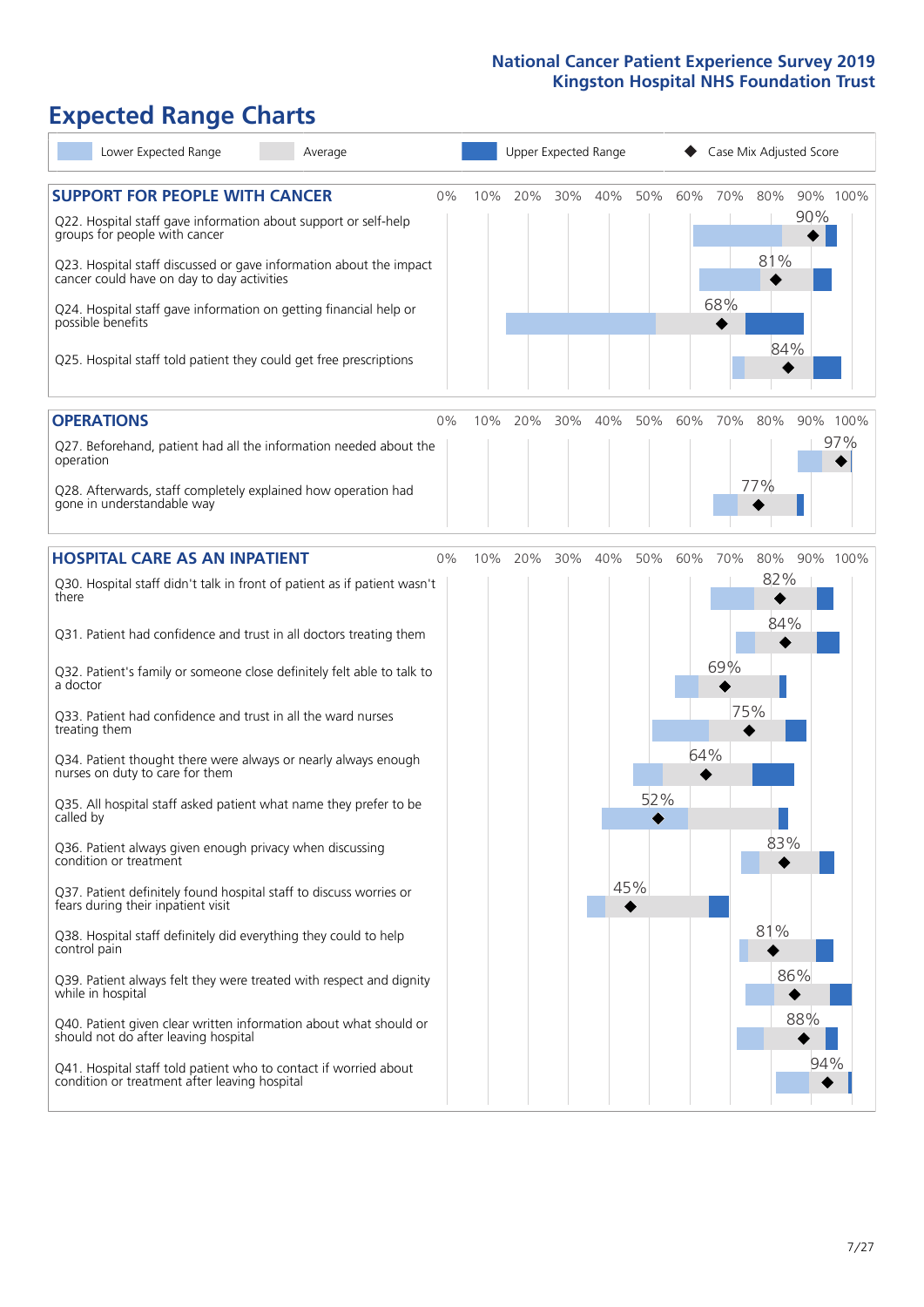# **Expected Range Charts**

| Lower Expected Range                                                                                                                                                                                                                                                                                                                                                                                                                                                                                                                                                                                                                                                                                   | Average |            |     | Upper Expected Range         |          |                 |                   |                |            | Case Mix Adjusted Score |            |                 |
|--------------------------------------------------------------------------------------------------------------------------------------------------------------------------------------------------------------------------------------------------------------------------------------------------------------------------------------------------------------------------------------------------------------------------------------------------------------------------------------------------------------------------------------------------------------------------------------------------------------------------------------------------------------------------------------------------------|---------|------------|-----|------------------------------|----------|-----------------|-------------------|----------------|------------|-------------------------|------------|-----------------|
| <b>HOSPITAL CARE AS A DAY PATIENT / OUTPATIENT 0%</b><br>Q43. Patient definitely found hospital staff to discuss worries or<br>fears during their outpatient or day case visit<br>Q44. Cancer doctor had the right documents at patient's last<br>outpatient appointment<br>Q46. Beforehand patient completely had all information needed<br>about radiotherapy treatment<br>Q47. Patient completely given understandable information about<br>whether radiotherapy was working<br>Q49. Beforehand patient completely had all information needed<br>about chemotherapy treatment<br>Q50. Patient given enough information about whether<br>chemotherapy was working in a completely understandable way |         |            | 10% | 20%                          | 30%      | 40%             | 50%<br>50%        | 60% 70%<br>61% | 67%        | 80%                     | 89%<br>85% | 90% 100%<br>97% |
| <b>HOME CARE AND SUPPORT</b><br>Q51. Hospital staff definitely gave family or someone close all the<br>information needed to help care at home<br>Q52. Patient definitely given enough support from health or social<br>services during treatment<br>Q53. Patient definitely given enough support from health or social<br>services after treatment                                                                                                                                                                                                                                                                                                                                                    |         | 0%         | 10% | 20%                          |          | 30% 40%<br>41%  | 50%<br>49%<br>53% | 60%            | 70%        | 80%                     |            | 90% 100%        |
| <b>CARE FROM YOUR GENERAL PRACTICE</b><br>Q54. GP given enough information about patient's condition and<br>treatment<br>Q55. General practice staff definitely did everything they could to<br>support patient during treatment                                                                                                                                                                                                                                                                                                                                                                                                                                                                       |         | 0%         | 10% | 20%                          | 30%      | 40%             | 50%               | 60%<br>56%     | 70%        | 80%                     |            | 90% 100%<br>95% |
| <b>YOUR OVERALL NHS CARE</b><br>Q56. Different people treating and caring for patient always work<br>well together to give best possible care<br>Q57. Patient given a care plan<br>Q58. Overall the administration of care was good or very good<br>Q59. Patient felt length of time for attending clinics and<br>appointments for cancer was about right<br>Q60. Someone discussed with patient whether they would like to<br>take part in cancer research                                                                                                                                                                                                                                            |         | $0\%$<br>0 | 10% | 20%<br>21%<br>$\overline{2}$ | 30%<br>3 | 40%<br>43%<br>4 | 50%<br>5          | 60%<br>6       | 70%<br>73% | 80%<br>84%<br>76%<br>8  | 9          | 90% 100%<br>10  |
| Q61. Patient's average rating of care scored from very poor to very<br>good                                                                                                                                                                                                                                                                                                                                                                                                                                                                                                                                                                                                                            |         |            |     |                              |          |                 |                   |                |            |                         | 8.7        |                 |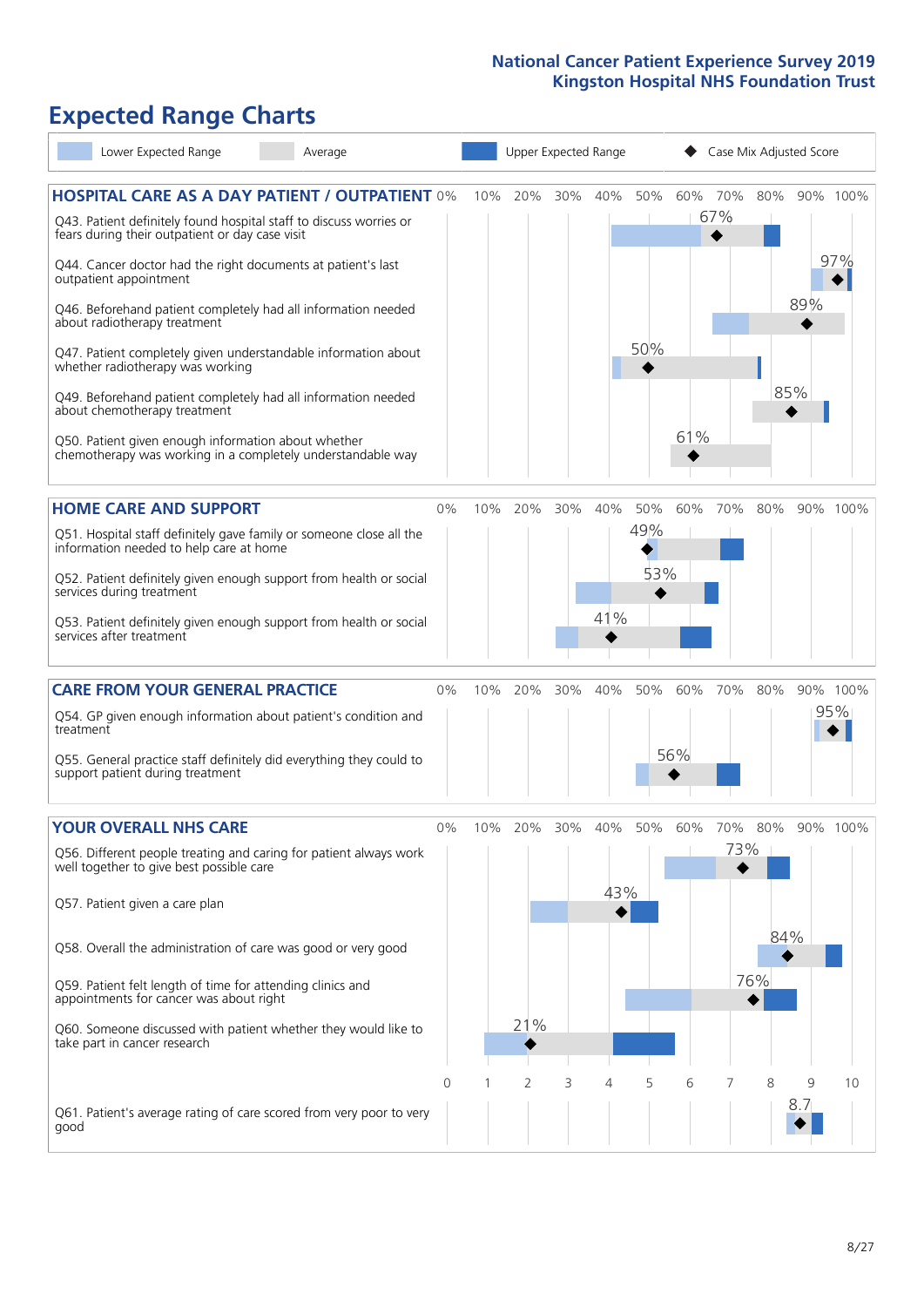# **Comparability Tables**

\* Indicates where a score has been suppressed because there are less than 21 responses.

\*\* No score available for 2018.

 $\triangle$  or  $\nabla$ 

Change 2018-2019: Indicates where 2019 score is significantly higher or lower than 2018 score Change Overall: Indicates significant change overall (2015, 2016, 2017, 2018 and 2019).

Adjusted Score below Lower Expected Range Adjusted Score between Upper and Lower Expected Ranges Adjusted Score above Upper Expected Range

|                                                                             | Case Mix Adjusted Scores<br>Unadjusted Scores |               |           |               |                                                      |         |               |                |                                     |                   |
|-----------------------------------------------------------------------------|-----------------------------------------------|---------------|-----------|---------------|------------------------------------------------------|---------|---------------|----------------|-------------------------------------|-------------------|
|                                                                             | 2018<br>n                                     | 2018<br>Score | 2019<br>n | 2019<br>Score | $\cdot$   Change   Change   $\cdot$<br>2018-<br>2019 | Overall | 2019<br>Score | Lower<br>Range | Upper<br>Expected Expected<br>Range | National<br>Score |
| <b>SEEING YOUR GP</b>                                                       |                                               |               |           |               |                                                      |         |               |                |                                     |                   |
| Q1. Saw GP once or twice before being told they needed to go<br>to hospital | 132                                           | 82%           | 149       | 82%           |                                                      |         | 81%           | 72%            | 85%                                 | 79%               |
| Q2. Patient thought they were seen as soon as necessary                     | 189                                           | 87%           | 200       | 87%           |                                                      |         | 86%           | 79%            | 89%                                 | 84%               |
| <b>DIAGNOSTIC TESTS</b>                                                     |                                               |               |           |               |                                                      |         |               |                |                                     |                   |

| -----------------                                                         |      |     |     |     |  |     |     |     |     |
|---------------------------------------------------------------------------|------|-----|-----|-----|--|-----|-----|-----|-----|
| Q5. Received all the information needed about the test                    | $**$ | **  | 62  | 96% |  | 96% | 92% | 98% | 95% |
| Q6. The length of time waiting for the test to be done was<br>about right | 158  | 89% | 168 | 93% |  | 93% | 83% | 93% | 88% |
| Q7. Test results explained in completely understandable way               | 160  | 81% | 70  | 84% |  | 83% | 74% | 86% | 80% |

| <b>FINDING OUT WHAT WAS WRONG WITH YOU</b>                                                      |     |     |     |     |     |     |     |     |
|-------------------------------------------------------------------------------------------------|-----|-----|-----|-----|-----|-----|-----|-----|
| Q10. Patient told they could bring a family member or friend<br>when first told they had cancer | 173 | 76% | 185 | 75% | 76% | 70% | 84% | 77% |
| Q11. Patient felt they were told sensitively that they had cancer                               | 189 | 88% | 202 | 88% | 88% | 81% | 91% | 86% |
| Q12. Patient completely understood the explanation of what<br>was wrong                         | 193 | 73% | 201 | 76% | 76% | 67% | 79% | 73% |
| Q13. Patient given easy to understand written information<br>about the type of cancer they had  | 178 | 75% | 178 | 77% | 75% | 68% | 81% | 74% |

| <b>DECIDING THE BEST TREATMENT FOR YOU</b>                                                              |      |     |     |     |  |     |     |     |     |
|---------------------------------------------------------------------------------------------------------|------|-----|-----|-----|--|-----|-----|-----|-----|
| Q14. Patient felt that treatment options were completely<br>explained                                   | 159  | 84% | 184 | 86% |  | 86% | 78% | 89% | 83% |
| Q15. Patient felt possible side effects were definitely explained<br>in an understandable way           | 175  | 68% | 189 | 70% |  | 71% | 66% | 79% | 73% |
| Q16. Patient definitely given practical advice and support in<br>dealing with side effects of treatment | 174  | 61% | 188 | 62% |  | 62% | 60% | 74% | 67% |
| Q17. Patient definitely told about side effects that could affect<br>them in the future                 | 157  | 52% | 177 | 58% |  | 59% | 49% | 64% | 57% |
| Q18. Patient definitely involved as much as they wanted in<br>decisions about care and treatment        | $**$ | **  | 200 | 78% |  | 78% | 75% | 87% | 81% |

| <b>CLINICAL NURSE SPECIALIST (CNS)</b>                                                    |                 |     |     |     |     |     |     |     |
|-------------------------------------------------------------------------------------------|-----------------|-----|-----|-----|-----|-----|-----|-----|
| Q19. Patient given the name of a CNS who would support them<br>through their treatment    | 174             | 92% | 201 | 92% | 93% | 88% | 96% | 92% |
| Q20. Patient found it very or quite easy to contact their CNS                             | 133             | 84% | 163 | 90% | 89% | 79% | 91% | 85% |
| Q21. Patient got understandable answers to important<br>questions all or most of the time | 13 <sup>1</sup> | 85% | 156 | 84% | 82% | 82% | 93% | 87% |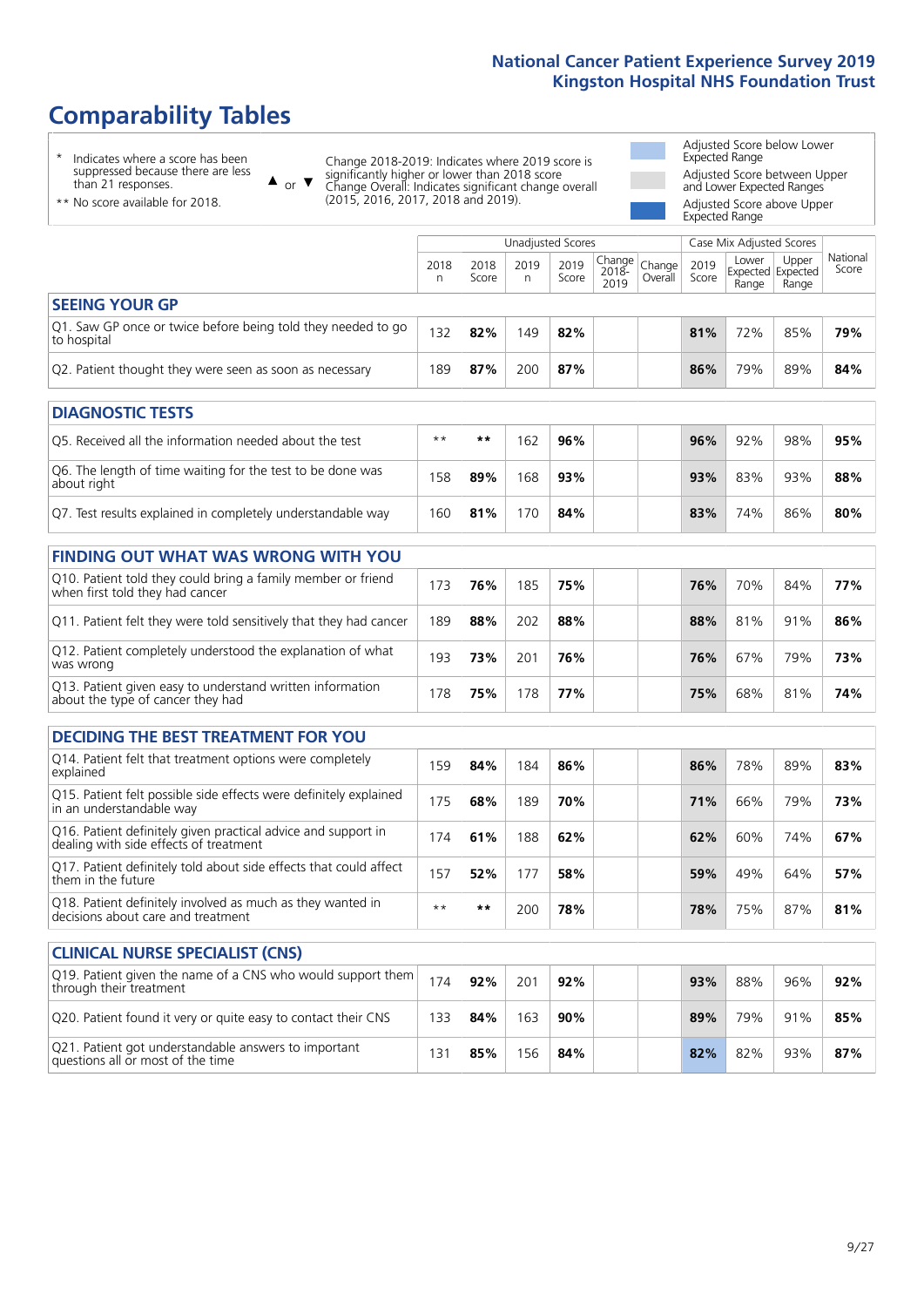# **Comparability Tables**

\* Indicates where a score has been suppressed because there are less than 21 responses.

\*\* No score available for 2018.

 $\triangle$  or  $\nabla$ 

Change 2018-2019: Indicates where 2019 score is significantly higher or lower than 2018 score Change Overall: Indicates significant change overall (2015, 2016, 2017, 2018 and 2019).

Adjusted Score below Lower Expected Range Adjusted Score between Upper and Lower Expected Ranges Adjusted Score above Upper Expected Range

|                                                                                                                   |              |               | <b>Unadjusted Scores</b> |               |                         |                   |               | Case Mix Adjusted Scores            |                |                   |
|-------------------------------------------------------------------------------------------------------------------|--------------|---------------|--------------------------|---------------|-------------------------|-------------------|---------------|-------------------------------------|----------------|-------------------|
|                                                                                                                   | 2018<br>n    | 2018<br>Score | 2019<br>n.               | 2019<br>Score | Change<br>2018-<br>2019 | Change<br>Overall | 2019<br>Score | Lower<br>Expected Expected<br>Range | Upper<br>Range | National<br>Score |
| <b>SUPPORT FOR PEOPLE WITH CANCER</b>                                                                             |              |               |                          |               |                         |                   |               |                                     |                |                   |
| Q22. Hospital staff gave information about support or self-help<br>groups for people with cancer                  | 138          | 88%           | 155                      | 90%           |                         |                   | 90%           | 83%                                 | 93%            | 88%               |
| Q23. Hospital staff discussed or gave information about the<br>impact cancer could have on day to day activities  | 101          | 78%           | 119                      | 81%           |                         |                   | 81%           | 77%                                 | 91%            | 84%               |
| Q24. Hospital staff gave information on getting financial help or<br>possible benefits                            | 78           | 60%           | 81                       | 65%           |                         |                   | 68%           | 52%                                 | 74%            | 63%               |
| Q25. Hospital staff told patient they could get free prescriptions                                                | 78           | 78%           | 82                       | 85%           |                         |                   | 84%           | 73%                                 | 90%            | 82%               |
| <b>OPERATIONS</b>                                                                                                 |              |               |                          |               |                         |                   |               |                                     |                |                   |
| Q27. Beforehand, patient had all the information needed about<br>the operation                                    | 121          | 96%           | 117                      | 97%           |                         |                   | 97%           | 93%                                 | 100%           | 96%               |
| Q28. Afterwards, staff completely explained how operation had<br>gone in understandable way                       | 120          | 78%           | 118                      | 77%           |                         |                   | 77%           | 72%                                 | 87%            | 79%               |
| <b>HOSPITAL CARE AS AN INPATIENT</b>                                                                              |              |               |                          |               |                         |                   |               |                                     |                |                   |
| Q30. Hospital staff didn't talk in front of patient as if patient<br>wasn't there                                 | $* *$        | **            | 89                       | 83%           |                         |                   | 82%           | 76%                                 | 91%            | 84%               |
| Q31. Patient had confidence and trust in all doctors treating<br>them                                             | $* *$        | $***$         | 89                       | 85%           |                         |                   | 84%           | 76%                                 | 91%            | 84%               |
| Q32. Patient's family or someone close definitely felt able to talk<br>to a doctor                                | $* *$        | **            | 77                       | 70%           |                         |                   | 69%           | 62%                                 | 82%            | 72%               |
| Q33. Patient had confidence and trust in all the ward nurses<br>treating them                                     | $\star\star$ | **            | 89                       | 76%           |                         |                   | 75%           | 65%                                 | 84%            | 74%               |
| Q34. Patient thought there were always or nearly always<br>enough nurses on duty to care for them                 | $* *$        | **            | 89                       | 66%           |                         |                   | 64%           | 53%                                 | 76%            | 64%               |
| Q35. All hospital staff asked patient what name they prefer to<br>be called by                                    | $* *$        | **            | 90                       | 53%           |                         |                   | 52%           | 60%                                 | 82%            | 71%               |
| Q36. Patient always given enough privacy when discussing<br>condition or treatment                                | $**$         | $***$         | 89                       | 85%           |                         |                   | 83%           | 77%                                 | 92%            | 85%               |
| Q37. Patient definitely found hospital staff to discuss worries or<br>fears during their inpatient visit          | $**$         | **            | 59                       | 46%           |                         |                   | 45%           | 39%                                 | 65%            | 52%               |
| Q38. Hospital staff definitely did everything they could to help<br>control pain                                  | $* *$        | **            | 77                       | 82%           |                         |                   | 81%           | 74%                                 | 91%            | 83%               |
| Q39. Patient always felt they were treated with respect and<br>dignity while in hospital                          | $***$        | **            | 88                       | 88%           |                         |                   | 86%           | 81%                                 | 95%            | 88%               |
| Q40. Patient given clear written information about what should<br>or should not do after leaving hospital         | $**$         | **            | 84                       | 88%           |                         |                   | 88%           | 78%                                 | 94%            | 86%               |
| Q41. Hospital staff told patient who to contact if worried about<br>condition or treatment after leaving hospital | $**$         | **            | 87                       | 94%           |                         |                   | 94%           | 89%                                 | 99%            | 94%               |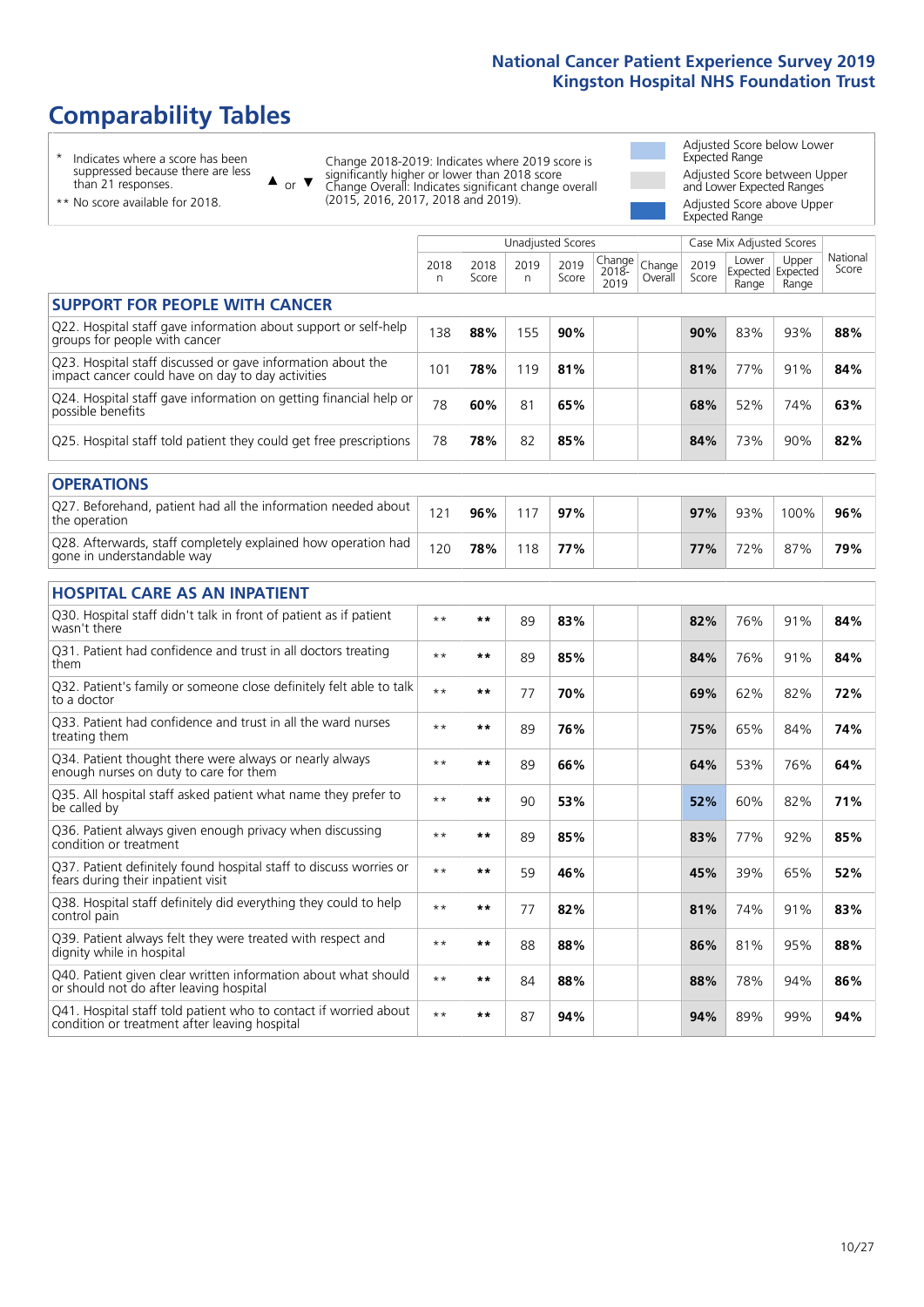# **Comparability Tables**

\* Indicates where a score has been suppressed because there are less than 21 responses.

\*\* No score available for 2018.

 $\triangle$  or  $\nabla$ 

Change 2018-2019: Indicates where 2019 score is significantly higher or lower than 2018 score Change Overall: Indicates significant change overall (2015, 2016, 2017, 2018 and 2019).

Adjusted Score below Lower Expected Range Adjusted Score between Upper and Lower Expected Ranges Adjusted Score above Upper Expected Range

|                                                                                                                       |              |               |            | <b>Unadjusted Scores</b> |                         |                   |               | Case Mix Adjusted Scores            |                |                   |
|-----------------------------------------------------------------------------------------------------------------------|--------------|---------------|------------|--------------------------|-------------------------|-------------------|---------------|-------------------------------------|----------------|-------------------|
|                                                                                                                       | 2018<br>n    | 2018<br>Score | 2019<br>n. | 2019<br>Score            | Change<br>2018-<br>2019 | Change<br>Overall | 2019<br>Score | Lower<br>Expected Expected<br>Range | Upper<br>Range | National<br>Score |
| <b>HOSPITAL CARE AS A DAY PATIENT / OUTPATIENT</b>                                                                    |              |               |            |                          |                         |                   |               |                                     |                |                   |
| Q43. Patient definitely found hospital staff to discuss worries or<br>fears during their outpatient or day case visit | 126          | 71%           | 134        | 66%                      |                         |                   | 67%           | 63%                                 | 78%            | 71%               |
| Q44. Cancer doctor had the right documents at patient's last<br>outpatient appointment                                | 163          | 95%           | 164        | 97%                      |                         |                   | 97%           | 93%                                 | 99%            | 96%               |
| Q46. Beforehand patient completely had all information needed<br>about radiotherapy treatment                         | 34           | 85%           | 32         | 88%                      |                         |                   | 89%           | 75%                                 | 98%            | 86%               |
| Q47. Patient completely given understandable information<br>about whether radiotherapy was working                    | 23           | 61%           | 32         | 50%                      |                         |                   | 50%           | 43%                                 | 77%            | 60%               |
| Q49. Beforehand patient completely had all information needed<br>about chemotherapy treatment                         | 56           | 66%           | 66         | 85%                      |                         |                   | 85%           | 76%                                 | 93%            | 84%               |
| Q50. Patient given enough information about whether<br>chemotherapy was working in a completely understandable way    | 52           | 62%           | 54         | 65%                      |                         |                   | 61%           | 55%                                 | 80%            | 68%               |
| <b>HOME CARE AND SUPPORT</b>                                                                                          |              |               |            |                          |                         |                   |               |                                     |                |                   |
| Q51. Hospital staff definitely gave family or someone close all<br>the information needed to help care at home        | 140          | 65%           | 156        | 51%                      | ▼                       |                   | 49%           | 52%                                 | 67%            | 60%               |
| Q52. Patient definitely given enough support from health or<br>social services during treatment                       | 79           | 53%           | 89         | 54%                      |                         |                   | 53%           | 41%                                 | 64%            | 52%               |
| Q53. Patient definitely given enough support from health or<br>social services after treatment                        | 60           | 55%           | 63         | 43%                      |                         |                   | 41%           | 32%                                 | 58%            | 45%               |
| CARE FROM YOUR GENERAL PRACTICE                                                                                       |              |               |            |                          |                         |                   |               |                                     |                |                   |
| Q54. GP given enough information about patient's condition<br>and treatment                                           | 158          | 86%           | 168        | 96%                      |                         |                   | 95%           | 92%                                 | 98%            | 95%               |
| Q55. General practice staff definitely did everything they could<br>to support patient during treatment               | 104          | 55%           | 133        | 57%                      |                         |                   | 56%           | 50%                                 | 67%            | 58%               |
| <b>YOUR OVERALL NHS CARE</b>                                                                                          |              |               |            |                          |                         |                   |               |                                     |                |                   |
| Q56. Different people treating and caring for patient always<br>work well together to give best possible care         | $\star\star$ | $\star\star$  | 199        | 75%                      |                         |                   | 73%           | 66%                                 | 79%            | 73%               |
| Q57. Patient given a care plan                                                                                        | 144          | 36%           | 157        | 41%                      |                         |                   | 43%           | 30%                                 | 45%            | 38%               |
| Q58. Overall the administration of care was good or very good                                                         | 186          | 90%           | 201        | 85%                      | $\overline{\textbf{v}}$ |                   | 84%           | 84%                                 | 93%            | 89%               |
| Q59. Patient felt length of time for attending clinics and<br>appointments for cancer was about right                 | 187          | 76%           | 203        | 76%                      |                         |                   | 76%           | 60%                                 | 78%            | 69%               |
| Q60. Someone discussed with patient whether they would like<br>to take part in cancer research                        | 180          | 18%           | 192        | 19%                      |                         |                   | 21%           | 20%                                 | 41%            | 30%               |
| Q61. Patient's average rating of care scored from very poor to<br>very good                                           | 189          | 8.9           | 202        | 8.7                      |                         |                   | 8.7           | 8.6                                 | 9.0            | 8.8               |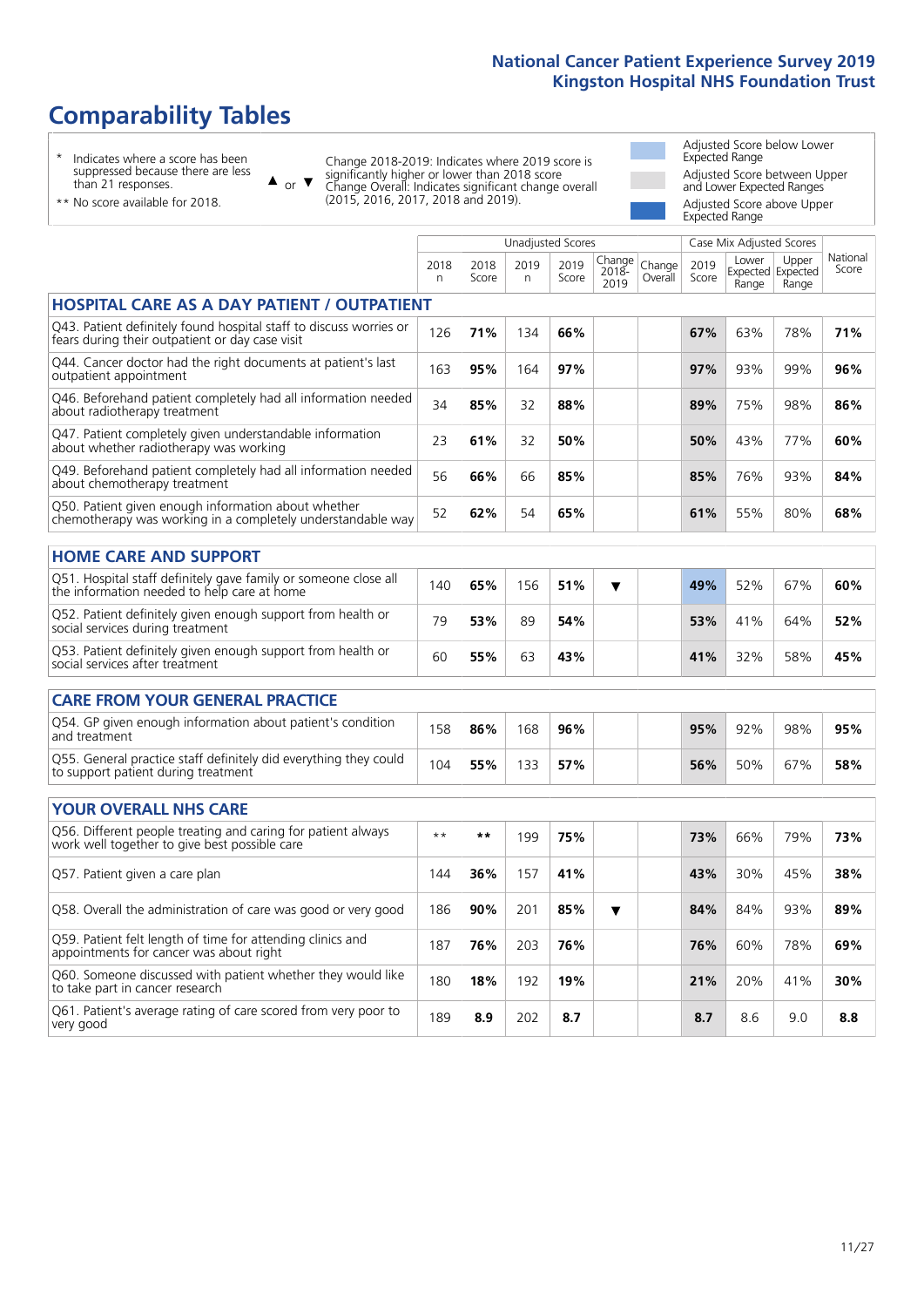# **Tumour Type Tables**

- \* Indicates where a score has been suppressed because there are less than 21 responses.
- n.a. Indicates that there were no respondents for that tumour group.

| <b>SEEING YOUR GP</b>                           |          |              |               |                   |                |                |                                         |         | Tumour Group |         |         |                 |                                         |         |                |
|-------------------------------------------------|----------|--------------|---------------|-------------------|----------------|----------------|-----------------------------------------|---------|--------------|---------|---------|-----------------|-----------------------------------------|---------|----------------|
|                                                 |          | Brain<br>CNS | <b>Breast</b> | Colorectal<br>LGT | Gynaecological | Haematological | Head and<br>Neck                        | Lung    | Prostate     | Sarcoma | Skin    | Upper<br>Gastro | $\overline{\sigma}$<br>Jrologica        | Other   | All<br>Cancers |
| Q1. Saw GP once or twice before being told they | Trust    |              | n.a. 100%     | $\star$           |                | 72%            | $\star$                                 | $\star$ | $\star$      | $\star$ | $\star$ | $\star$         | $\star$                                 | $\star$ | 82%            |
| needed to go to hospital                        | National | 59%          |               |                   | 94% 75% 77%    |                |                                         |         |              |         |         |                 | 67% 79% 71% 82% 71% 90% 74% 83% 74% 79% |         |                |
| Q2. Patient thought they were seen as soon as   | Trust    | $\star$      | 86% 82%       |                   | $\star$        | 86%            | $\star$                                 | $\star$ | $\star$      | n.a.    | $\star$ | $\star$         | 92%                                     | $\star$ | 87%            |
| necessary                                       | National | 79%          |               |                   |                |                | 89% 83% 81% 82% 81% 84% 86% 69% 85% 79% |         |              |         |         |                 | 85% 79%                                 |         | 84%            |

#### **DIAGNOSTIC TESTS** Tumour Group

|                                                   |              | Brain   | <b>Breast</b> | Colorectal<br>LGT           | ᠊ᢛ<br>Gynaecologic | Haematological | Head and<br>Neck | Lung        | Prostate | Sarcoma | Skin    | Upper<br>Gastro | rological                                   | Other   | All<br>Cancers |
|---------------------------------------------------|--------------|---------|---------------|-----------------------------|--------------------|----------------|------------------|-------------|----------|---------|---------|-----------------|---------------------------------------------|---------|----------------|
| Q5. Received all the information needed about     | <b>Trust</b> | n.a.    | 97%           |                             | $\star$            | 97%            | $\star$          | $\star$     | $\star$  | $\star$ | $\star$ | $\star$         | 100%                                        | $\star$ | 96%            |
| the test                                          | National     | 93%     | 95%           | 95%                         | 93%                | 95%            |                  | 93% 95% 95% |          | 93%     | 96%     | 95%             | 95%                                         | 95%     | 95%            |
| Q6. The length of time waiting for the test to be | Trust        | $\star$ | 97%           |                             | $\star$            | 92%            | $\star$          | $\star$     | $\star$  | $\star$ | $\star$ | $\star$         | 96%                                         | $\star$ | 93%            |
| done was about right                              | National     |         | 84% 91%       | 88%                         |                    |                |                  |             |          |         |         |                 | 86% 89% 88% 87% 87% 81% 87% 84% 87% 86% 88% |         |                |
| Q7. Test results explained in completely          | Trust        | $\star$ | 86%           | $\star$                     | $\star$            | 86%            | $\star$          | $\star$     | $\star$  | $\star$ | $\star$ | $\star$         | 92%                                         | $\star$ | 84%            |
| understandable way                                | National 71% |         |               | 83% 82% 77% 77% 79% 80% 80% |                    |                |                  |             |          |         |         |                 | 78% 84% 75% 80% 76% 80%                     |         |                |

| <b>FINDING OUT WHAT WAS WRONG WITH YOU</b>        |              |         |               |                             |                |                |                        |             | <b>Tumour Group</b> |         |         |                 |            |         |                |
|---------------------------------------------------|--------------|---------|---------------|-----------------------------|----------------|----------------|------------------------|-------------|---------------------|---------|---------|-----------------|------------|---------|----------------|
|                                                   |              | Brain   | <b>Breast</b> | ╮<br>olorectal.<br>LGT<br>Ũ | Gynaecological | Haematological | ad and<br>Neck<br>Head | Lung        | Prostate            | Sarcoma | Skin    | Upper<br>Gastro | Jrological | Other   | All<br>Cancers |
| Q10. Patient told they could bring a family       | <b>Trust</b> | $\star$ | 94%           | 87%                         | n.a.           | 63%            | $\star$                | $\star$     | $\star$             | n.a.    | $\star$ | $\star$         | 73%        | $\star$ | 75%            |
| member or friend when first told they had cancer  | National     | 85%     | 82%           | 82%                         | 71%            | 71%            | 71%                    | 77%         | 79%                 | 73%     | 69%     | 76%             | 73%        | 75%     | 77%            |
| Q11. Patient felt they were told sensitively that | Trust        | $\star$ | 89%           | 91%                         | $\star$        | 86%            | $\star$                | $\star$     | $\star$             | $\star$ | $\star$ | $\star$         | 84%        | $\star$ | 88%            |
| they had cancer                                   | National     | 79%     | 89%           | 87%                         | 82%            |                |                        | 84% 87% 83% | 86%                 | 84%     | 89%     | 81%             | 84% 83%    |         | 86%            |
| Q12. Patient completely understood the            | Trust        | $\star$ | 75%           | 86%                         |                | 63%            | $\star$                | $\star$     | $\star$             | $\star$ | $\star$ | $\star$         | 84%        | $\star$ | 76%            |
| explanation of what was wrong                     | National     | 66%     | 77%           | 79%                         | 73%            | 60%            | 78%                    | 76%         | 79%                 | 67%     | 80%     | 70%             | 77%        | 70%     | 73%            |
| Q13. Patient given easy to understand written     | Trust        | $\star$ | 91%           | $\star$                     | $\star$        | 67%            | $\star$                | $\star$     | $\star$             | $\star$ | $\star$ | $\star$         | $\star$    | $\star$ | 77%            |
| information about the type of cancer they had     | National     | 66%     | 78%           | 73%                         | 71%            |                |                        |             | 76% 69% 67% 83%     | 67%     | 84%     |                 | 67% 74%    | 65%     | 74%            |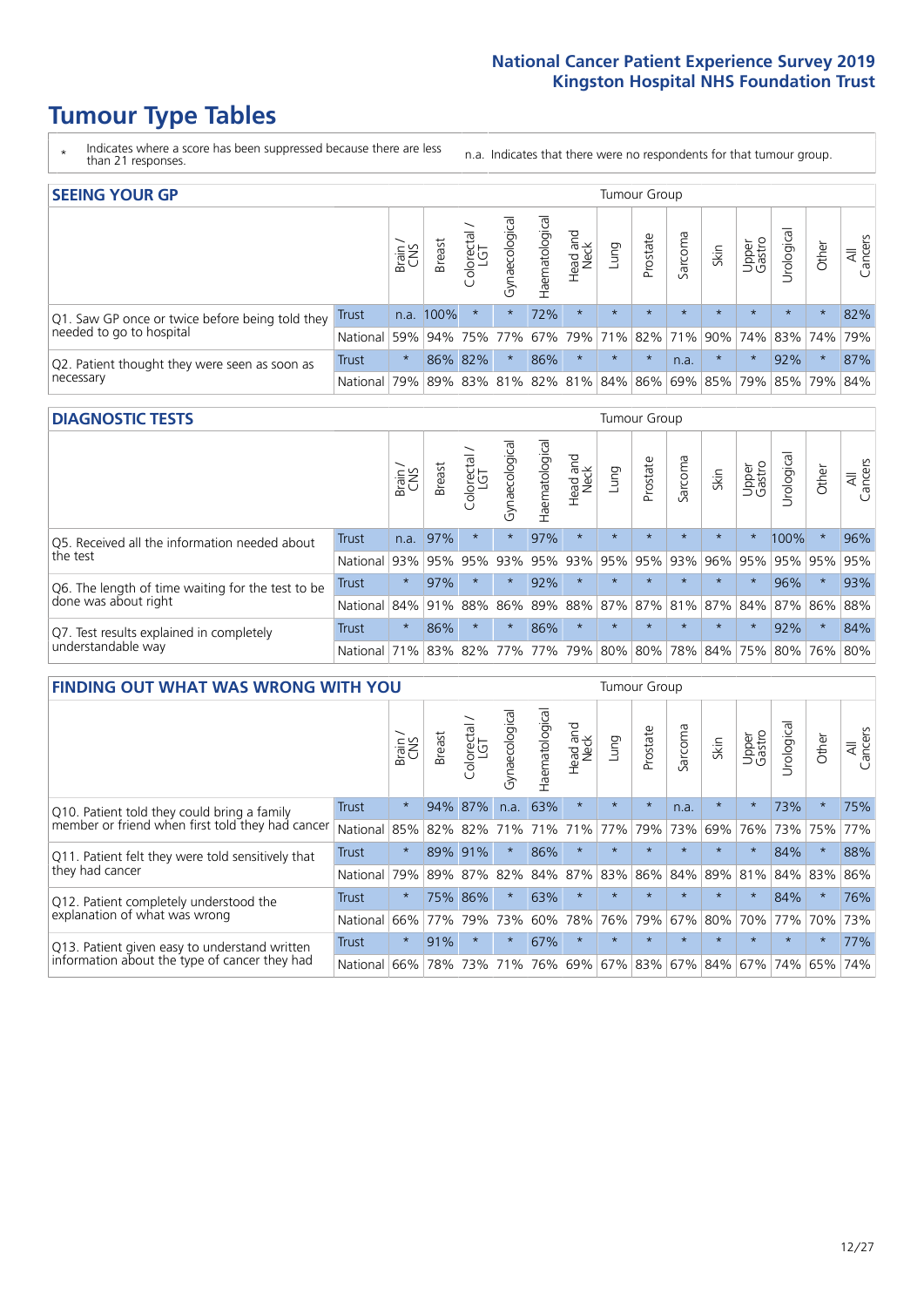# **Tumour Type Tables**

\* Indicates where a score has been suppressed because there are less than 21 responses.

n.a. Indicates that there were no respondents for that tumour group.

| <b>DECIDING THE BEST TREATMENT FOR YOU</b>         |          |         |               |                             |                |                |                         |         | Tumour Group |                                         |         |                 |            |         |                |
|----------------------------------------------------|----------|---------|---------------|-----------------------------|----------------|----------------|-------------------------|---------|--------------|-----------------------------------------|---------|-----------------|------------|---------|----------------|
|                                                    |          | Brain   | <b>Breast</b> | olorectal.<br>LGT<br>$\cup$ | Gynaecological | Haematological | ead and<br>Neck<br>Head | Lung    | Prostate     | arcoma<br>$\sqrt{ }$                    | Skin    | Upper<br>Gastro | Jrological | Other   | All<br>Cancers |
| Q14. Patient felt that treatment options were      | Trust    | $\star$ | 92%           | $\star$                     | $\star$        | 84%            | $\star$                 | $\star$ | $\star$      | $\star$                                 | $\star$ | $\star$         | $\star$    | $\star$ | 86%            |
| completely explained                               | National | 85%     | 85%           | 85%                         | 85%            | 82%            | 87%                     | 84%     | 83%          | 83%                                     | 89%     | 81%             | 83%        | 79%     | 83%            |
| Q15. Patient felt possible side effects were       | Trust    | $\star$ | 77%           | $\star$                     | $\star$        | 59%            | $\star$                 | $\star$ | $\star$      | n.a.                                    | $\star$ | n.a.            | 67%        | $\star$ | 70%            |
| definitely explained in an understandable way      | National | 69%     | 74%           | 76%                         | 75%            | 69%            | 73%                     | 74%     | 73%          | 73%                                     | 77%     | 72%             | 71%        | 70%     | 73%            |
| Q16. Patient definitely given practical advice and | Trust    | n.a.    | 74%           |                             | $\star$        | 49%            | $\star$                 | $\star$ | $\star$      | $\star$                                 | $\star$ | n.a.            | 50%        | $\star$ | 62%            |
| support in dealing with side effects of treatment  | National | 63%     | 70%           | 70%                         | 69%            | 65%            | 70%                     | 69%     | 65%          | 66%                                     | 71%     | 66%             | 63%        | 64%     | 67%            |
| Q17. Patient definitely told about side effects    | Trust    | $\star$ | 70%           | $\star$                     | $\star$        | 47%            | $\star$                 | $\star$ | $\star$      | n.a.                                    | $\star$ | n.a.            | 52%        | $\star$ | 58%            |
| that could affect them in the future               | National | 62%     | 57%           | 59%                         | 56%            | 51%            | 64%                     | 56%     | 66%          | 54%                                     | 66%     | 53%             | 56%        | 52%     | 57%            |
| Q18. Patient definitely involved as much as they   | Trust    | $\star$ | 77%           | 71%                         | $\star$        | 77%            | $\star$                 | $\star$ | $\star$      | $\star$                                 | $\star$ | $\star$         | 68%        | $\star$ | 78%            |
| wanted in decisions about care and treatment       | National | 79%     |               |                             |                |                |                         |         |              | 81% 83% 81% 80% 81% 81% 84% 81% 87% 79% |         |                 | 79%        | 78% 81% |                |

#### **CLINICAL NURSE SPECIALIST (CNS)** Tumour Group

|                                                            |              | Brain<br>CNS | <b>Breast</b> | Colorectal<br>LGT | $\sigma$<br>aecologic<br>Ğ | ক<br>aematologic | Head and<br>Neck        | Lung            | Prostate | Sarcoma | Skin    | Upper<br>Gastro | $\sigma$<br>rologica | Other   | All<br>Cancers |
|------------------------------------------------------------|--------------|--------------|---------------|-------------------|----------------------------|------------------|-------------------------|-----------------|----------|---------|---------|-----------------|----------------------|---------|----------------|
| Q19. Patient given the name of a CNS who                   | <b>Trust</b> | $\star$      | 100%          |                   |                            | 87%              | $\star$                 | $\star$         | $\star$  | $\star$ | $\star$ | $\star$         | 92%                  | $\star$ | 92%            |
| would support them through their treatment                 | National     | 95%          | 95%           | 92%               | 95%                        | 92%              | 91%                     | 94% 91%         |          | 91%     | 91%     | 93%             | 85%                  | 89%     | 92%            |
| Q20. Patient found it very or quite easy to                | <b>Trust</b> | $\star$      | 91%           |                   | $\star$                    | 96%              | $\star$                 | $\star$         | $\star$  | n.a.    | $\star$ | $\star$         | 95%                  | $\ast$  | 90%            |
| contact their CNS                                          | National I   | 86%          | 84% 88%       |                   | 85%                        | 87%              |                         | 86%   86%   80% |          |         |         | 86% 90% 85%     |                      | 83% 83% | 85%            |
| . Patient got understandable answers to<br>O <sub>21</sub> | <b>Trust</b> | $\star$      | 73%           | $\star$           | $\star$                    | 92%              | $\star$                 | $\star$         | $\star$  | n.a.    | $\star$ | $\star$         | 87%                  | $\star$ | 84%            |
| important questions all or most of the time                | National 82% |              | 87%           | 89%               | 86%                        |                  | 89% 88% 86% 87% 87% 93% |                 |          |         |         | 86%             | 87%                  | 86%     | 87%            |

| <b>SUPPORT FOR PEOPLE WITH CANCER</b>                                                             |              |         |               |                        |                |                |                        |             | <b>Tumour Group</b> |         |         |                 |           |         |                |
|---------------------------------------------------------------------------------------------------|--------------|---------|---------------|------------------------|----------------|----------------|------------------------|-------------|---------------------|---------|---------|-----------------|-----------|---------|----------------|
|                                                                                                   |              | Brain   | <b>Breast</b> | olorectal.<br>LGT<br>Ũ | Gynaecological | Haematological | ad and<br>Neck<br>Head | Lung        | Prostate            | Sarcoma | Skin    | Upper<br>Gastro | Jrologica | Other   | All<br>Cancers |
| Q22. Hospital staff gave information about<br>support or self-help groups for people with         | <b>Trust</b> | $\star$ | 97%           | $\star$                | $\star$        | 88%            | $\star$                | $\star$     | $\star$             | n.a.    | $\star$ | $\star$         | $\star$   | $\star$ | 90%            |
| cancer                                                                                            | National     | 92%     | 92%           | 88%                    | 87%            | 86%            | 88%                    | 87%         | 91%                 | 86%     | 90%     | 88%             | 81%       | 83%     | 88%            |
| Q23. Hospital staff discussed or gave information<br>about the impact cancer could have on day to | Trust        | $\star$ | 76%           | $\star$                | n.a.           | 83%            | $\star$                | $\star$     | $\star$             | n.a.    | $\star$ | $\star$         | $\star$   | $\star$ | 81%            |
| day activities                                                                                    | National     | 84%     | 86%           | 85%                    | 82%            | 84%            | 84%                    | 83%         | 88%                 | 81%     | 86%     | 83%             | 78%       | 79%     | 84%            |
| Q24. Hospital staff gave information on getting                                                   | Trust        | $\star$ | $\star$       | $\star$                | n.a.           | 77%            | $\ast$                 | $\star$     | $\star$             | n.a.    | $\star$ | $\star$         | $\star$   | $\star$ | 65%            |
| financial help or possible benefits                                                               | National     | 78%     | 68%           | 61%                    | 66%            | 61%            | 67%                    | 72%         | 55%                 | 64%     | 60%     | 64%             | 47%       | 59%     | 63%            |
| Q25. Hospital staff told patient they could get                                                   | Trust        | n.a.    | $\star$       | $\star$                | $\star$        | 91%            | $\star$                | $\star$     | $\star$             | n.a.    | $\star$ | n.a.            | $\star$   | $\ast$  | 85%            |
| free prescriptions                                                                                | National     | 82%     | 81%           | 83%                    | 79%            | 87%            |                        | 84% 86% 80% |                     | 78%     | 71%     | 84%             | 73%       | 81%     | 82%            |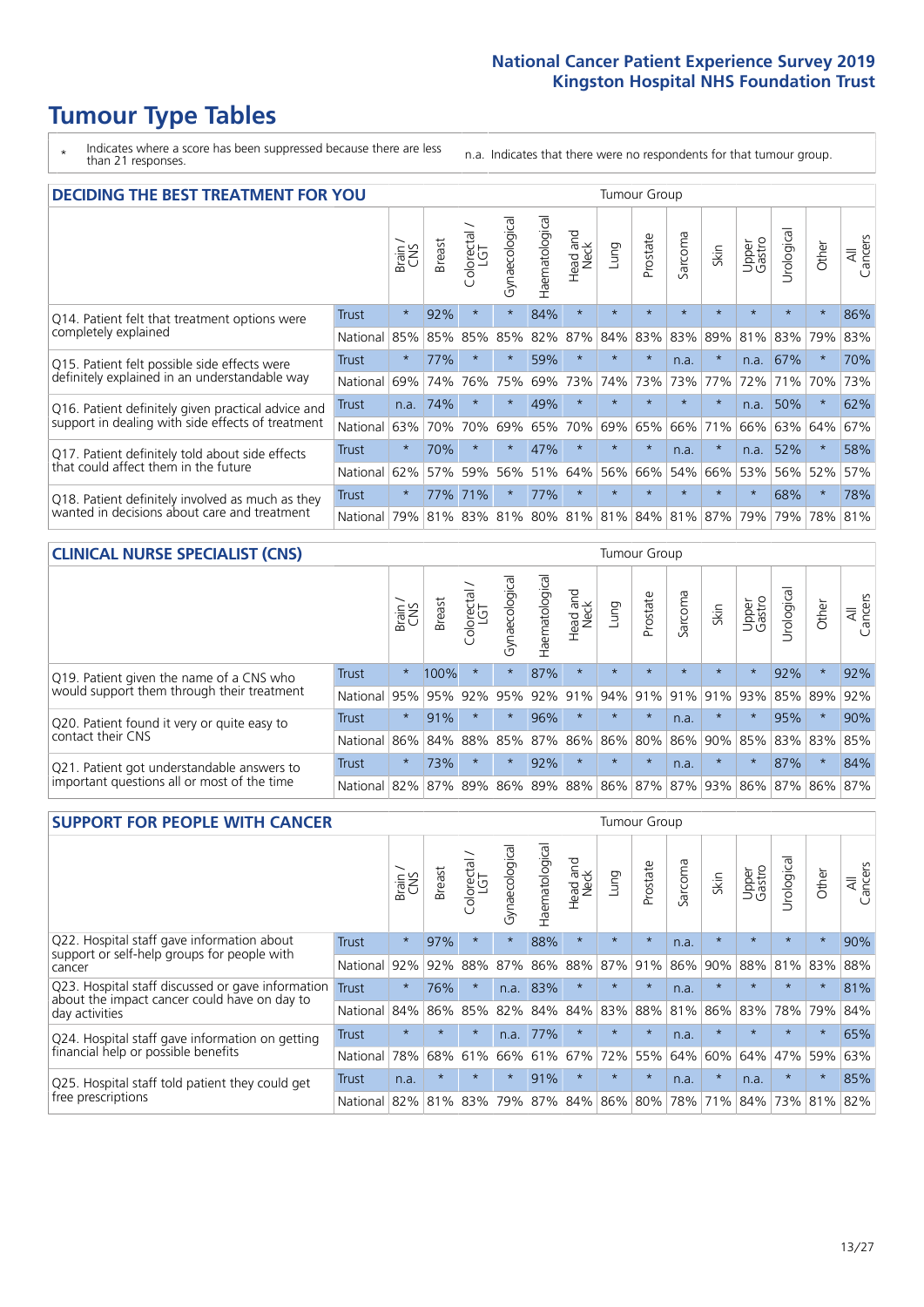# **Tumour Type Tables**

- \* Indicates where a score has been suppressed because there are less than 21 responses.
- n.a. Indicates that there were no respondents for that tumour group.

| <b>OPERATIONS</b>                                |          |              |               |                   |                   |                |                                        |         | Tumour Group |         |         |                 |            |           |                |
|--------------------------------------------------|----------|--------------|---------------|-------------------|-------------------|----------------|----------------------------------------|---------|--------------|---------|---------|-----------------|------------|-----------|----------------|
|                                                  |          | Brain<br>CNS | <b>Breast</b> | Colorectal<br>LGT | ত<br>Gynaecologic | Haematological | Head and<br>Neck                       | Lung    | Prostate     | Sarcoma | Skin    | Upper<br>Gastro | Jrological | Other     | All<br>Cancers |
| Q27. Beforehand, patient had all the information | Trust    | n.a.         | 97%           | $\star$           | $\star$           | $\star$        | $\star$                                | $\star$ | $\star$      | $\star$ | $\star$ | n.a.            | 96%        | $\star$   | 97%            |
| needed about the operation                       | National | 96%          |               | 97% 96%           | 96%               |                | 94% 96% 95% 97% 95% 96%                |         |              |         |         | 96%             |            | 95% 95%   | 96%            |
| Q28. Afterwards, staff completely explained how  | Trust    | n.a.         | 79%           |                   | $\star$           | $\star$        | $\star$                                | $\star$ | $\star$      | $\star$ | $\star$ | n.a.            | 77%        | $\ast$    | 77%            |
| operation had gone in understandable way         | National | 76%          |               | 79% 83%           |                   |                | 79%  78%  79%  79%  78%  80%  82%  79% |         |              |         |         |                 |            | 76%   77% | 79%            |

#### **HOSPITAL CARE AS AN INPATIENT** Tumour Group

|                                                                                                  |              | Brain   | <b>Breast</b> | $\frac{\text{Colored}}{\text{LGT}}$ | Gynaecological | Haematological | Head and<br><b>Neck</b> | Lung        | Prostate | Sarcoma | Skin    | Upper<br>Gastro | Urological | Other   | Cancers<br>$\overline{\overline{z}}$ |
|--------------------------------------------------------------------------------------------------|--------------|---------|---------------|-------------------------------------|----------------|----------------|-------------------------|-------------|----------|---------|---------|-----------------|------------|---------|--------------------------------------|
| Q30. Hospital staff didn't talk in front of patient                                              | <b>Trust</b> | $\star$ | $\star$       | $\star$                             | $\star$        | $\star$        | $\star$                 | $\star$     | $\star$  | n.a.    | $\star$ | n.a.            | $\star$    | $\star$ | 83%                                  |
| as if patient wasn't there                                                                       | National     | 81%     | 86%           | 81%                                 | 83%            | 84%            | 83%                     | 81%         | 88%      | 86%     | 86%     | 81%             | 83%        | 82%     | 84%                                  |
| 031. Patient had confidence and trust in all                                                     | <b>Trust</b> | $\star$ | $\star$       | $\star$                             | $\star$        | $\star$        | $\star$                 | $\star$     | $\star$  | n.a.    | $\star$ | n.a.            | $\star$    | $\star$ | 85%                                  |
| doctors treating them                                                                            | National     | 82%     | 83%           | 85%                                 | 83%            | 82%            | 87%                     | 83%         | 89%      | 86%     | 85%     | 81%             | 85%        | 80%     | 84%                                  |
| Q32. Patient's family or someone close definitely                                                | <b>Trust</b> | $\star$ | $\star$       | $\star$                             | $\star$        | $\star$        | $\star$                 | $\star$     | $\star$  | n.a.    | $\star$ | n.a.            | $\star$    | $\star$ | 70%                                  |
| felt able to talk to a doctor                                                                    | National     | 67%     | 72%           | 73%                                 | 72%            | 74%            | 75%                     | 74%         | 72%      | 71%     | 74%     | 73%             | 71%        | 69%     | 72%                                  |
| Q33. Patient had confidence and trust in all the                                                 | <b>Trust</b> | $\star$ | $\star$       | $\star$                             | $\star$        | $\star$        | $\star$                 | $\star$     | $\star$  | n.a.    | $\star$ | n.a.            | $\star$    | $\star$ | 76%                                  |
| ward nurses treating them                                                                        | National     | 72%     | 73%           | 72%                                 | 71%            | 77%            |                         | 75% 77%     | 79%      | 74%     | 75%     | 73%             | 77%        | 69%     | 74%                                  |
| Q34. Patient thought there were always or nearly                                                 | <b>Trust</b> | $\star$ | $\star$       | $\star$                             | $\star$        | $\star$        | $\star$                 | $\star$     | $\star$  | n.a.    | $\star$ | n.a.            | $\star$    | $\star$ | 66%                                  |
| always enough nurses on duty to care for them                                                    | National     | 68%     | 64%           | 62%                                 | 63%            | 63%            | 65%                     | 68%         | 72%      | 65%     | 70%     | 65%             | 66%        | 60%     | 64%                                  |
| Q35. All hospital staff asked patient what name                                                  | <b>Trust</b> | $\star$ | $\star$       | $\star$                             | $\star$        | $\star$        | $\star$                 | $\star$     | $\star$  | n.a.    | $\star$ | n.a.            | $\star$    | $\star$ | 53%                                  |
| they prefer to be called by                                                                      | National     | 68%     | 62%           | 74%                                 | 65%            | 72%            |                         | 71% 76%     | 72%      | 74%     | 70%     | 78%             | 76%        | 69%     | 71%                                  |
| Q36. Patient always given enough privacy when                                                    | <b>Trust</b> | $\star$ | $\star$       | $\star$                             | $\star$        | $\star$        | $\star$                 | $\star$     | $\star$  | n.a.    | $\star$ | n.a.            | $\star$    | $\star$ | 85%                                  |
| discussing condition or treatment                                                                | National     | 78%     | 84%           | 85%                                 | 81%            | 86%            |                         | 87% 84%     | 88%      | 84%     | 84%     | 84%             | 85%        | 82%     | 85%                                  |
| Q37. Patient definitely found hospital staff to                                                  | <b>Trust</b> | $\star$ | $\star$       | $\star$                             | $\star$        | $\star$        | $\star$                 | $\star$     | $\star$  | n.a.    | n.a.    | n.a.            | $\star$    | $\star$ | 46%                                  |
| discuss worries or fears during their inpatient visit                                            | National     | 45%     | 51%           | 55%                                 | 51%            | 56%            | 52%                     | 49%         | 53%      | 54%     | 51%     | 53%             | 49%        | 46%     | 52%                                  |
| Q38. Hospital staff definitely did everything they                                               | <b>Trust</b> | n.a.    | $\star$       | $\star$                             | $\star$        | $\star$        | $\star$                 | $\star$     | $\star$  | n.a.    | $\star$ | n.a.            | $\star$    | $\star$ | 82%                                  |
| could to help control pain                                                                       | National     | 85%     | 83%           | 84%                                 | 82%            | 82%            | 80%                     | 84%         | 85%      | 83%     | 85%     | 82%             | 81%        | 82%     | 83%                                  |
| Q39. Patient always felt they were treated with                                                  | <b>Trust</b> | $\star$ | $\star$       | $\star$                             | $\star$        | $\star$        | $\star$                 | $\star$     | $\star$  | n.a.    | $\star$ | n.a.            | $\star$    | $\star$ | 88%                                  |
| respect and dignity while in hospital                                                            | National     | 85%     | 87%           | 87%                                 | 85%            | 89%            |                         | 87% 88%     | 91%      | 89%     | 89%     | 88%             | 90%        | 86%     | 88%                                  |
| Q40. Patient given clear written information<br>about what should or should not do after leaving | <b>Trust</b> | $\star$ | $\star$       | $\star$                             | $\star$        | $\star$        | $\star$                 | $\star$     | $\star$  | n.a.    | $\star$ | n.a.            | $\star$    | $\star$ | 88%                                  |
| hospital                                                                                         | National     | 80%     | 89%           | 86%                                 | 86%            | 83%            | 87%                     | 82%         | 91%      | 85%     | 90%     | 82%             | 87%        | 83%     | 86%                                  |
| Q41. Hospital staff told patient who to contact<br>if worried about condition or treatment after | <b>Trust</b> | n.a.    | $\star$       | $\star$                             | $\star$        | $\star$        | $\star$                 | $\star$     | $\star$  | n.a.    | $\star$ | n.a.            | $\star$    | $\star$ | 94%                                  |
| leaving hospital                                                                                 | National     | 94%     | 95%           | 95% 93%                             |                |                |                         | 96% 93% 92% | 96%      | 94%     | 95%     | 92%             | 92%        | 93%     | 94%                                  |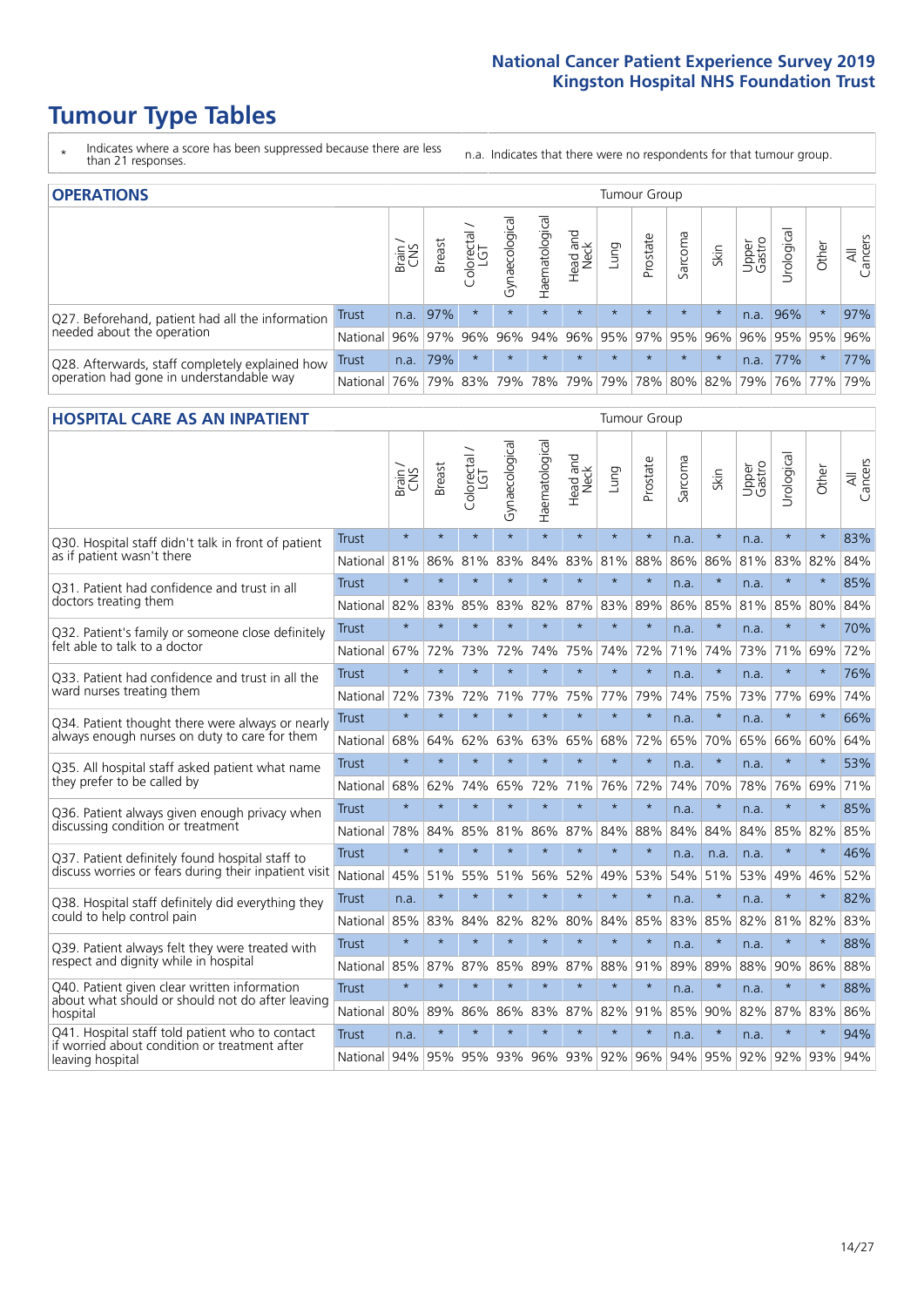# **Tumour Type Tables**

- \* Indicates where a score has been suppressed because there are less than 21 responses.
- n.a. Indicates that there were no respondents for that tumour group.

| <b>HOSPITAL CARE AS A DAY PATIENT / OUTPATIENT</b>                                                                    |              |       |               |                              |                |                |                         |         | <b>Tumour Group</b> |         |         |                 |            |         |                |  |  |  |  |  |  |  |  |
|-----------------------------------------------------------------------------------------------------------------------|--------------|-------|---------------|------------------------------|----------------|----------------|-------------------------|---------|---------------------|---------|---------|-----------------|------------|---------|----------------|--|--|--|--|--|--|--|--|
|                                                                                                                       |              | Brain | <b>Breast</b> | ╮<br>olorectal /<br>LGT<br>Ũ | Gynaecological | Haematological | ead and<br>Neck<br>Head | Lung    | Prostate            | Sarcoma | Skin    | Upper<br>Gastro | Urological | Other   | All<br>Cancers |  |  |  |  |  |  |  |  |
| Q43. Patient definitely found hospital staff to                                                                       | <b>Trust</b> | n.a.  | 71%           | $\star$                      | $\star$        | 74%            | $\star$                 | $\star$ | $\star$             | n.a.    | $\star$ | n.a.            | $\star$    | $\star$ | 66%            |  |  |  |  |  |  |  |  |
| discuss worries or fears during their outpatient or<br>day case visit                                                 | National     | 66%   | 68%           | 73%                          | 70%            | 73%            | 72%                     | 70%     | 74%                 | 72%     | 72%     | 71%             | 67%        | 68%     | 71%            |  |  |  |  |  |  |  |  |
| Q44. Cancer doctor had the right documents at<br>patient's last outpatient appointment                                | Trust        |       | n.a. 100%     | $\star$                      |                | 97%            | $\star$                 | $\star$ | $\star$             | $\star$ | $\star$ | n.a.            | $\star$    | $\ast$  | 97%            |  |  |  |  |  |  |  |  |
|                                                                                                                       | National     | 94%   | 96%           | 96%                          | 96%            | 97%            | 96%                     | 96%     | 96%                 | 96%     | 96%     | 94%             | 96%        | 95%     | 96%            |  |  |  |  |  |  |  |  |
| Q46. Beforehand patient completely had                                                                                | Trust        | n.a.  | $\star$       | $\star$                      | $\star$        | $\star$        | n.a.                    | $\star$ | $\star$             | n.a.    | n.a.    | n.a.            | $\star$    | n.a.    | 88%            |  |  |  |  |  |  |  |  |
| all information needed about radiotherapy<br>treatment                                                                | National     | 91%   | 88%           | 83%                          | 88%            | 84%            | 86%                     | 86%     | 88%                 | 88%     | 84%     | 86%             | 83%        | 84%     | 86%            |  |  |  |  |  |  |  |  |
| Q47. Patient completely given understandable                                                                          | Trust        | n.a.  | $\star$       | $\star$                      | $\star$        | $\star$        | n.a.                    | $\star$ | $\star$             | n.a.    | n.a.    | n.a.            | $\star$    | n.a.    | 50%            |  |  |  |  |  |  |  |  |
| information about whether radiotherapy was<br>working                                                                 | National     | 56%   | 60%           | 57%                          | 61%            | 62%            | 63%                     | 59%     | 60%                 | 67%     | 57%     | 52%             | 59%        | 59%     | 60%            |  |  |  |  |  |  |  |  |
| Q49. Beforehand patient completely had all                                                                            | Trust        | n.a.  | $\star$       | $\star$                      | n.a.           | 85%            | $\star$                 | $\star$ | $\star$             | n.a.    | n.a.    | n.a.            | $^\star$   | $\ast$  | 85%            |  |  |  |  |  |  |  |  |
| information needed about chemotherapy<br>treatment                                                                    | National     | 80%   | 82%           | 86%                          | 87%            | 85%            | 79%                     | 84%     | 86%                 | 86%     | 90%     | 84%             | 85%        | 85%     | 84%            |  |  |  |  |  |  |  |  |
| Q50. Patient given enough information about<br>whether chemotherapy was working in a<br>completely understandable way | Trust        | n.a.  | $\star$       | $\star$                      | n.a.           | 67%            | $\star$                 | $\star$ | $\star$             | n.a.    | n.a.    | n.a.            |            | 大       | 65%            |  |  |  |  |  |  |  |  |
|                                                                                                                       | National     | 54%   | 62%           | 64%                          | 68%            | 75%            |                         | 57% 67% | 66%                 | 71%     | 79%     | 61%             | 68%        | 69%     | 68%            |  |  |  |  |  |  |  |  |

#### **HOME CARE AND SUPPORT** Tumour Group

|                                                                                                                   |              | Brain   | <b>Breast</b> | olorectal<br>LGT<br>Ũ | ᢛ<br>Gynaecologic | Haematological | ad and<br>Neck<br>Head | <b>Dung</b> | Prostate | Sarcoma | Skin    | Upper<br>Gastro | rological | Other   | All<br>Cancers |
|-------------------------------------------------------------------------------------------------------------------|--------------|---------|---------------|-----------------------|-------------------|----------------|------------------------|-------------|----------|---------|---------|-----------------|-----------|---------|----------------|
| Q51. Hospital staff definitely gave family or<br>someone close all the information needed to<br>help care at home | Trust        | $\star$ | 53% 45%       |                       | $\star$           | 57%            | $\star$                | $\star$     | $\star$  | $\star$ | $\star$ | $\star$         | $\star$   | $\star$ | 51%            |
|                                                                                                                   | National     | 58%     | 58%           | 63%                   | 57%               | 62%            | 67%                    |             | 59% 61%  | 62% 65% |         | 60%             | 59% 55%   |         | 60%            |
| Q52. Patient definitely given enough support<br>from health or social services during treatment                   | <b>Trust</b> | $\star$ | $\star$       | $\star$               | n.a.              | 56%            | $\star$                | $\star$     | $\star$  | $\star$ | $\star$ | $\star$         | $\star$   | $\star$ | 54%            |
|                                                                                                                   | National     | 42%     | 52%           | 60%                   | 45%               | 51%            | 59%                    | 50%         | 48%      | 53%     | 57%     | 54%             | 48% 51%   |         | 52%            |
| Q53. Patient definitely given enough support<br>from health or social services after treatment                    | Trust        | n.a.    | $\star$       | $\star$               | $\star$           |                | $\star$                | $\star$     | $\star$  | n.a.    | $\star$ | n.a.            | $\star$   | $\star$ | 43%            |
|                                                                                                                   | National     | 39%     | 41%           | 53%                   | 39%               | 43%            | 56%                    | 40%         | 46%      | 48%     | 59%     | 47%             | 44%       | 44%     | 45%            |

| <b>CARE FROM YOUR GENERAL PRACTICE</b>                                                                     |              |         |               |                   |                |                |                  |         | Tumour Group    |         |         |                     |           |         |                |  |  |  |  |  |
|------------------------------------------------------------------------------------------------------------|--------------|---------|---------------|-------------------|----------------|----------------|------------------|---------|-----------------|---------|---------|---------------------|-----------|---------|----------------|--|--|--|--|--|
|                                                                                                            |              | Brain   | <b>Breast</b> | Colorectal<br>LGT | Gynaecological | Haematological | Head and<br>Neck | Lung    | Prostate        | Sarcoma | Skin    | Upper<br>Gastro     | Urologica | Other   | All<br>Cancers |  |  |  |  |  |
| Q54. GP given enough information about<br>patient's condition and treatment                                | Trust        | n.a.    | 97%           | $\star$           | $\star$        | 94%            | $\star$          | $\star$ | $\star$         | $\star$ | $\star$ | $\star$             | $\star$   | $\star$ | 96%            |  |  |  |  |  |
|                                                                                                            | National 91% |         |               | 96% 95%           | 95%            |                |                  |         | 96% 94% 94% 96% |         |         | 94% 96% 93% 95% 94% |           |         | 95%            |  |  |  |  |  |
| Q55. General practice staff definitely did<br>everything they could to support patient during<br>treatment | Trust        | $\star$ |               | 67% 67%           | $\star$        | 49%            | $\star$          | $\star$ | $\star$         | $\star$ | $\star$ | $\star$             | $\star$   | $\star$ | 57%            |  |  |  |  |  |
|                                                                                                            | National     | 55%     |               | 58% 59%           | 56%            |                | 56% 59%          |         | 56% 64%         |         | 56% 65% | 59% 59% 55%         |           |         | 58%            |  |  |  |  |  |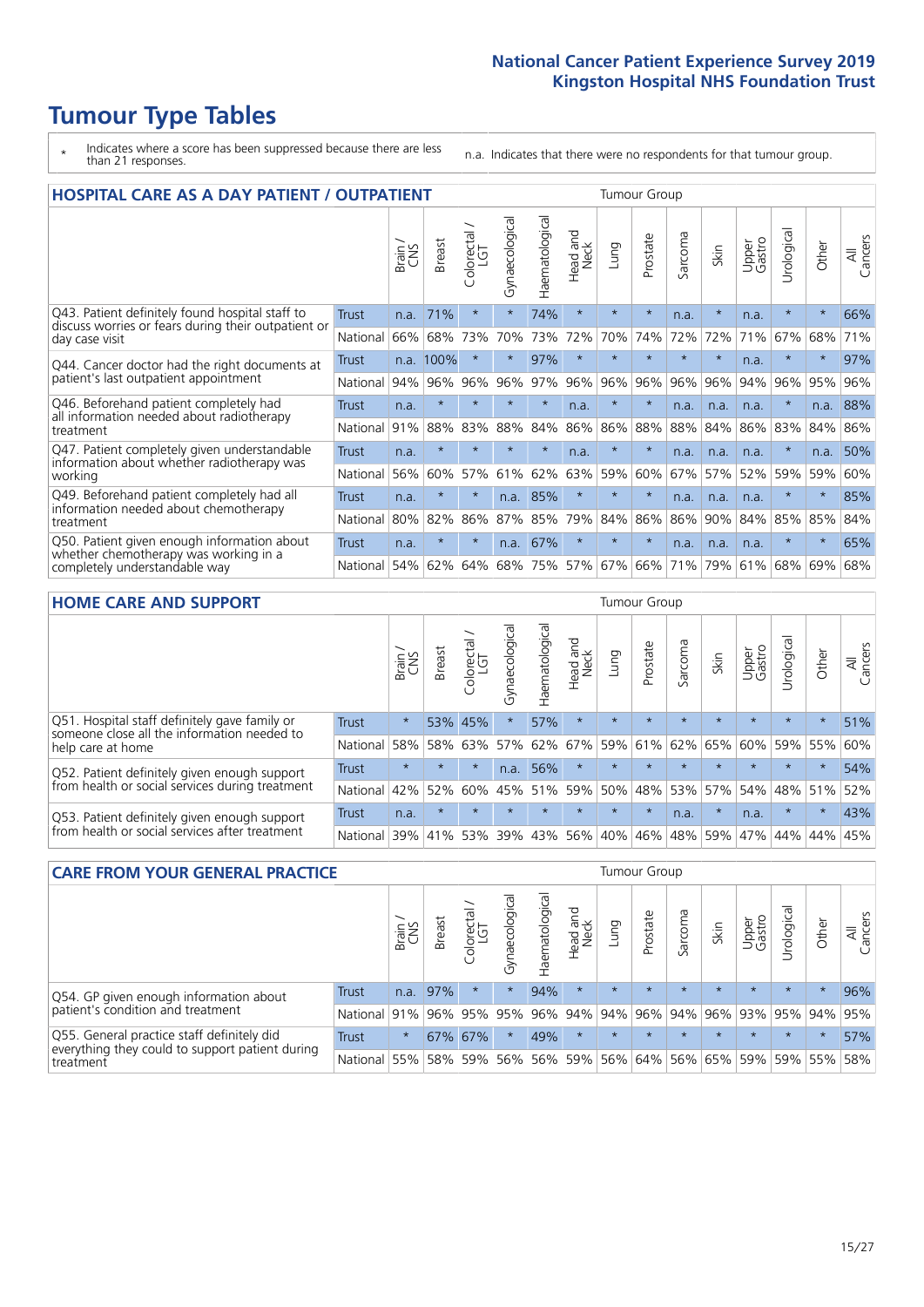# **Tumour Type Tables**

- \* Indicates where a score has been suppressed because there are less than 21 responses.
- n.a. Indicates that there were no respondents for that tumour group.

#### **YOUR OVERALL NHS CARE** THE TWO CONTROLLER THE THE THROUP CHANGE THE TUMOUR GROUP

|                                                                                                 |              | Brain<br>CNS | <b>Breast</b> | Colorectal<br>LGT | Gynaecological | Haematological | <b>Bad and</b><br>Neck<br>Head | Lung    | Prostate | arcoma<br>$\sqrt{ }$ | Skin    | Upper<br>Gastro | लु<br>Urologia | Other    | All<br>Cancers |
|-------------------------------------------------------------------------------------------------|--------------|--------------|---------------|-------------------|----------------|----------------|--------------------------------|---------|----------|----------------------|---------|-----------------|----------------|----------|----------------|
| Q56. Different people treating and caring for                                                   | <b>Trust</b> | $\star$      | 74%           | 68%               |                | 77%            | $\star$                        | $\star$ | $\star$  | $\star$              | $\star$ | $\star$         | 68%            | $^\star$ | 75%            |
| patient always work well together to give best<br>possible care                                 | National     | 60%          | 73%           | 73%               | 69%            | 75%            | 73%                            | 73%     | 75%      | 70%                  | 79%     | 69%             | 74%            | 68%      | 73%            |
| Q57. Patient given a care plan                                                                  | <b>Trust</b> | $\star$      | 64%           | $\star$           | $\star$        | 42%            | n.a.                           | $\star$ | $\star$  | $\star$              | $\star$ | $\star$         | $\star$        | $\star$  | 41%            |
|                                                                                                 | National     | 36%          | 41%           | 40%               | 34%            | 36%            | 39%                            | 36%     | 40%      | 34%                  | 44%     | 36%             | 33%            | 31%      | 38%            |
| Q58. Overall the administration of care was good                                                | <b>Trust</b> | $\star$      | 84%           |                   |                | 88%            | $\star$                        | $\star$ | $\star$  | $\star$              | $\star$ |                 | 80%            |          | 85%            |
| or very good                                                                                    | National     | 85%          | 90%           | 88%               | 87%            | 91%            | 90%                            | 90%     | 88%      | 88%                  | 90%     | 86%             | 85%            | 87%      | 89%            |
| Q59. Patient felt length of time for attending<br>clinics and appointments for cancer was about | <b>Trust</b> | $\star$      | 72%           | 68%               |                | 77%            | $\star$                        | $\star$ | $\star$  | $\star$              | $\star$ | n.a.            | 85%            | $\ast$   | 76%            |
| right                                                                                           | National     | 58%          | 68%           | 73%               | 66%            | 66%            | 71%                            | 71%     | 76%      | 68%                  | 73%     | 66%             | 75%            | 64%      | 69%            |
| Q60. Someone discussed with patient whether                                                     | <b>Trust</b> | $\star$      | 37%           | $\star$           |                | 12%            | $\star$                        | $\star$ | $\star$  | $\star$              | $\star$ | $\star$         | 8%             | $\star$  | 19%            |
| they would like to take part in cancer research                                                 | National     | 42%          | 30%           | 32%               | 31%            | 33%            | 21%                            | 34%     | 31%      | 36%                  | 20%     | 36%             | 21%            | 32%      | 30%            |
| Q61. Patient's average rating of care scored from<br>very poor to very good                     | Trust        | $\star$      | 9.0           | 8.6               | $\star$        | 9.0            | $\ast$                         | $\star$ | $\star$  | $\star$              | $\star$ | $\star$         | 8.4            | $\ast$   | 8.7            |
|                                                                                                 | National     | 8.6          | 8.9           | 8.8               | 8.7            | 8.9            | 8.8                            | 8.8     | 8.8      | 8.8                  | 8.9     | 8.7             | 8.7            | 8.7      | 8.8            |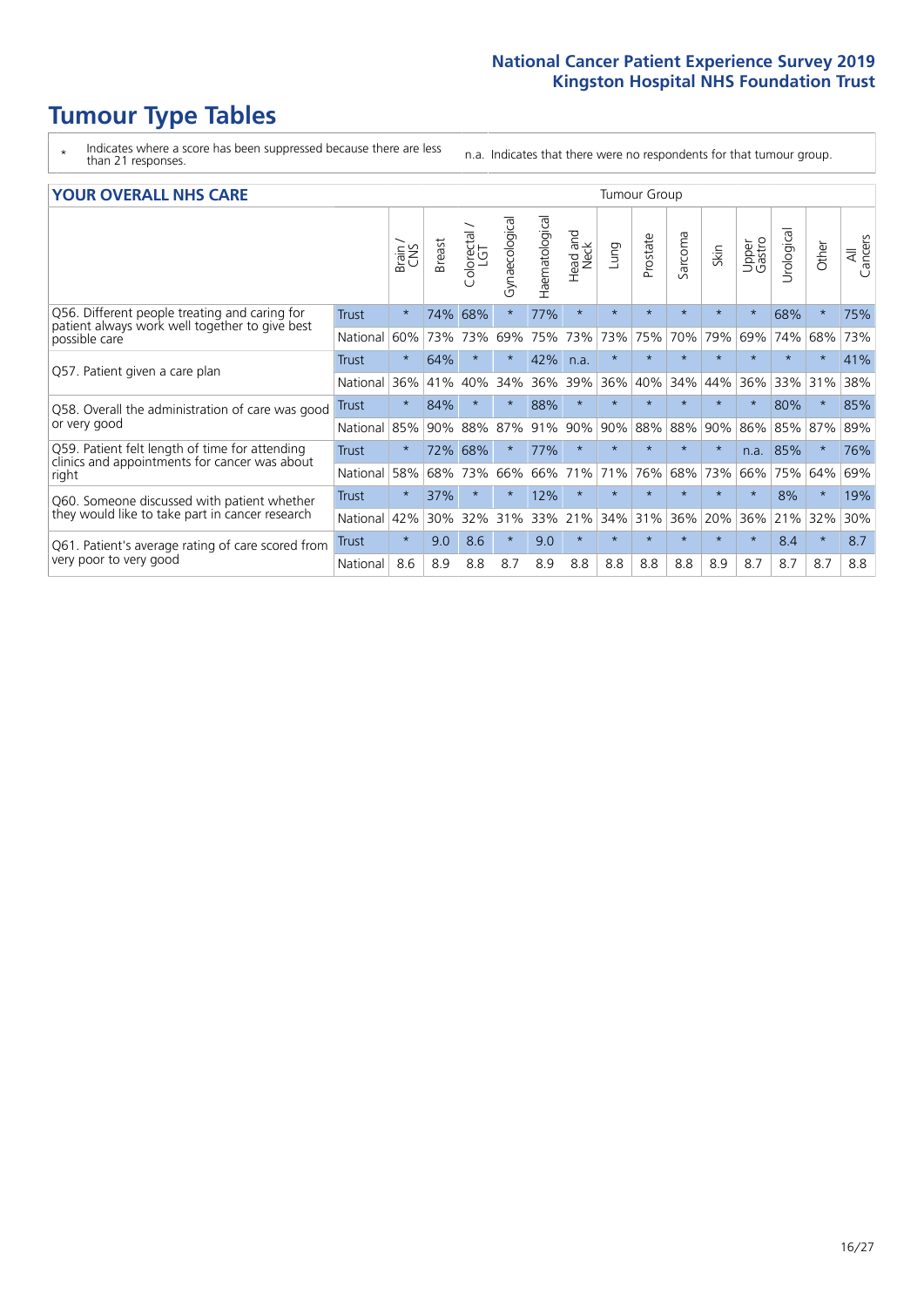### **Year on Year Charts**





#### **DIAGNOSTIC TESTS**





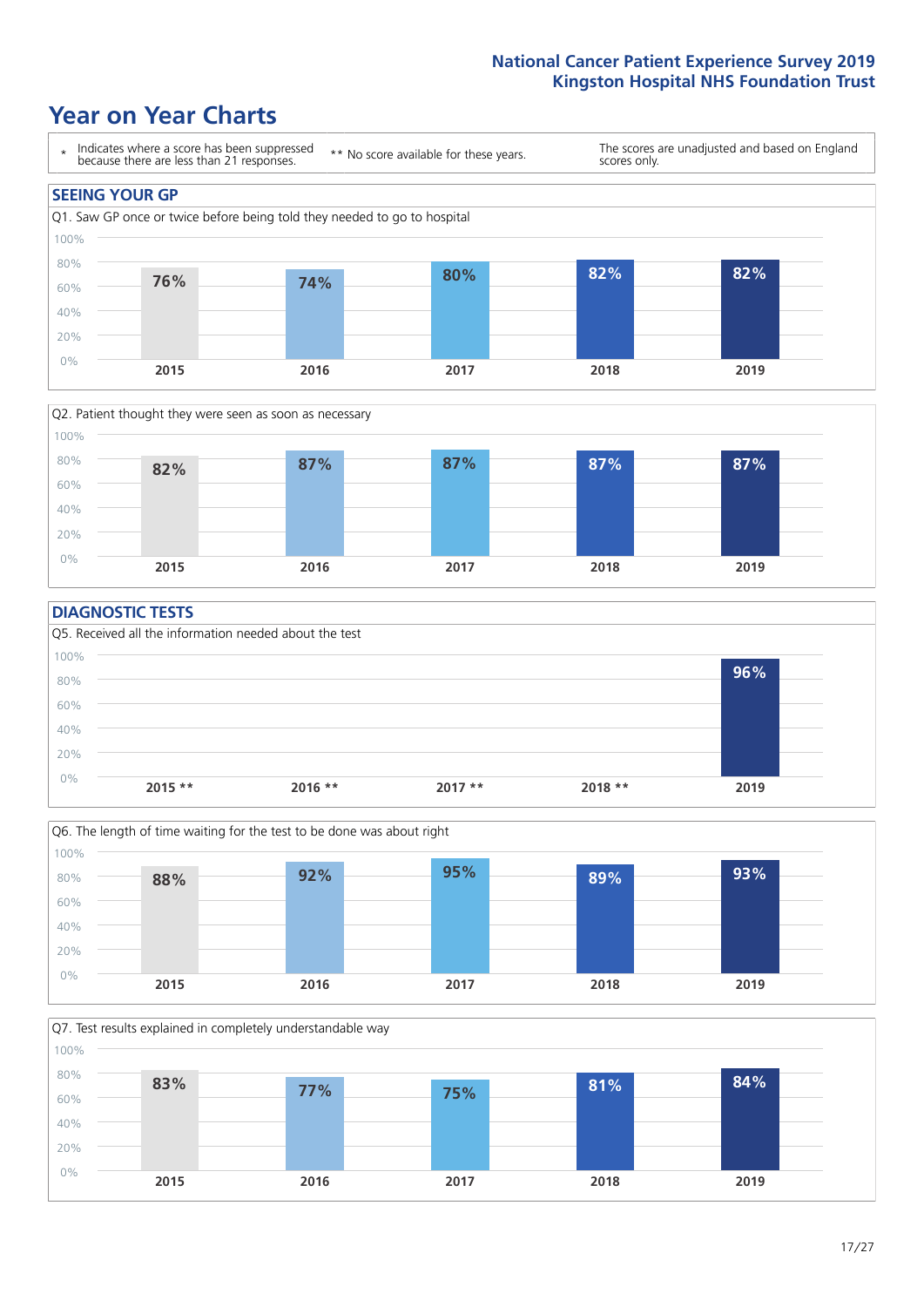### **Year on Year Charts**









#### **DECIDING THE BEST TREATMENT FOR YOU** Q14. Patient felt that treatment options were completely explained 0% 20% 40% 60% 80% 100% **2015 2016 2017 2018 2019 80% 79% 79% 84% 86%**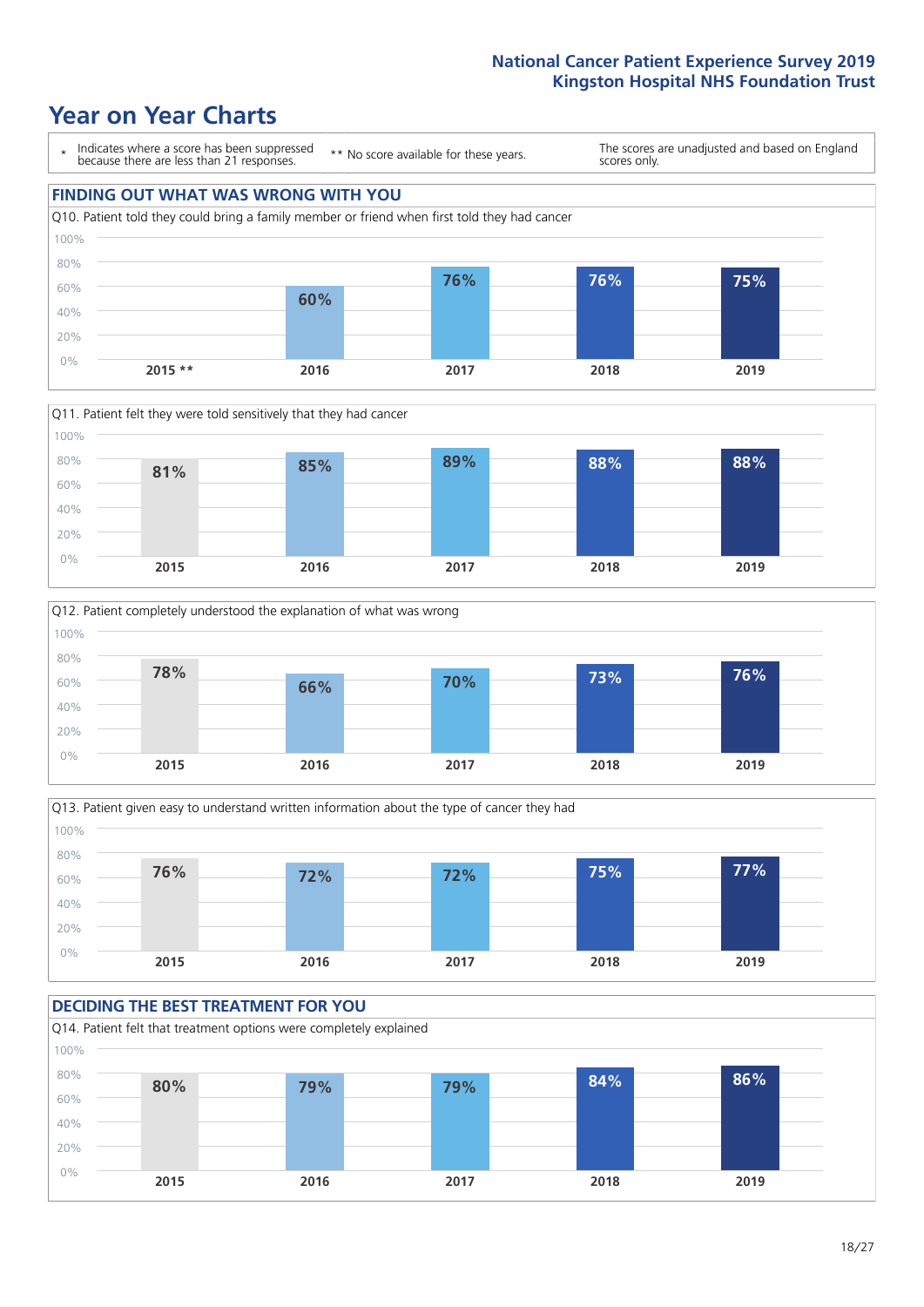





Q18. Patient definitely involved as much as they wanted in decisions about care and treatment  $0%$ 20% 40% 60% 80% 100% **2015 \*\* 2016 \*\* 2017 \*\* 2018 \*\* 2019 78%**

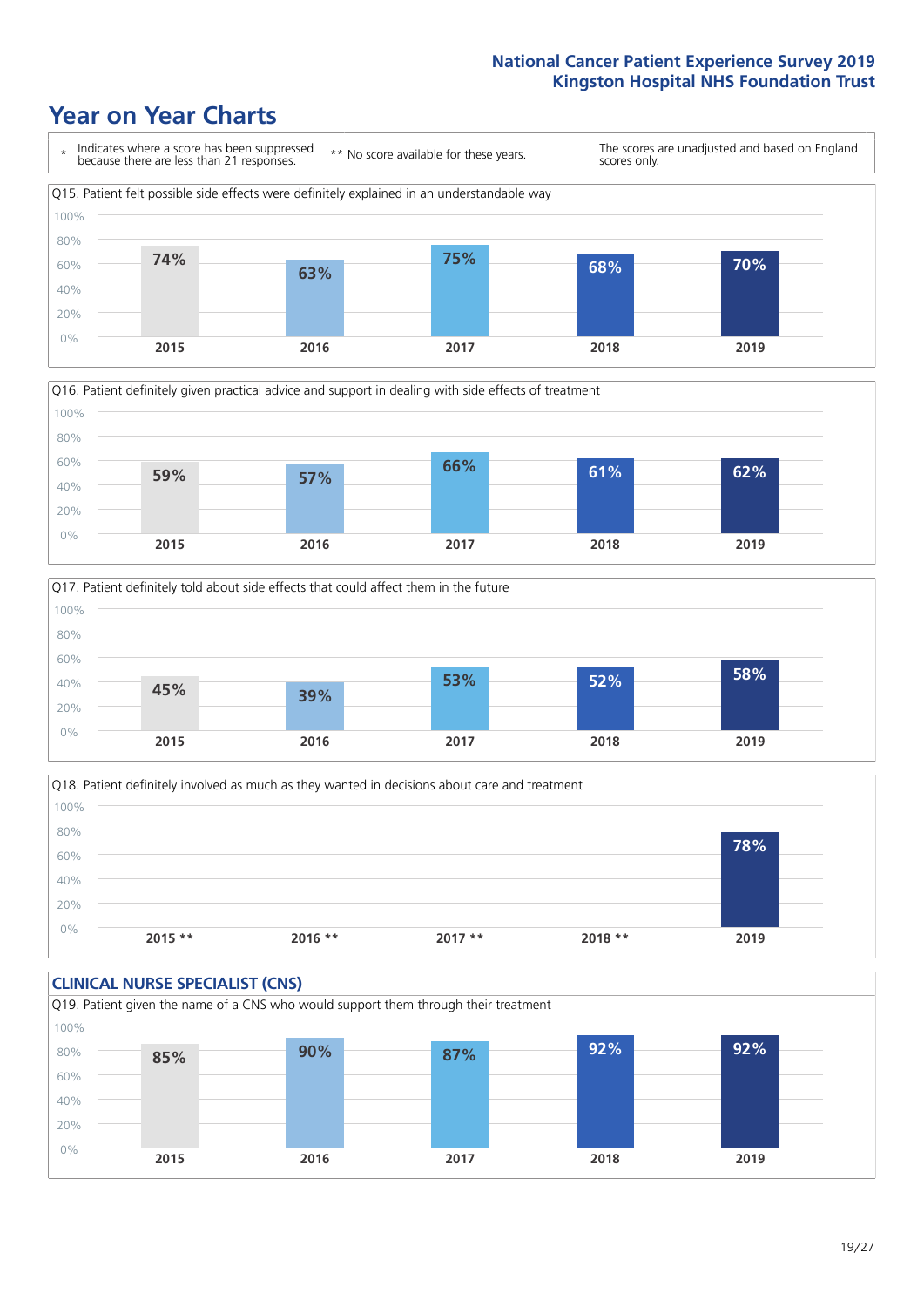### **Year on Year Charts**













 $20/27$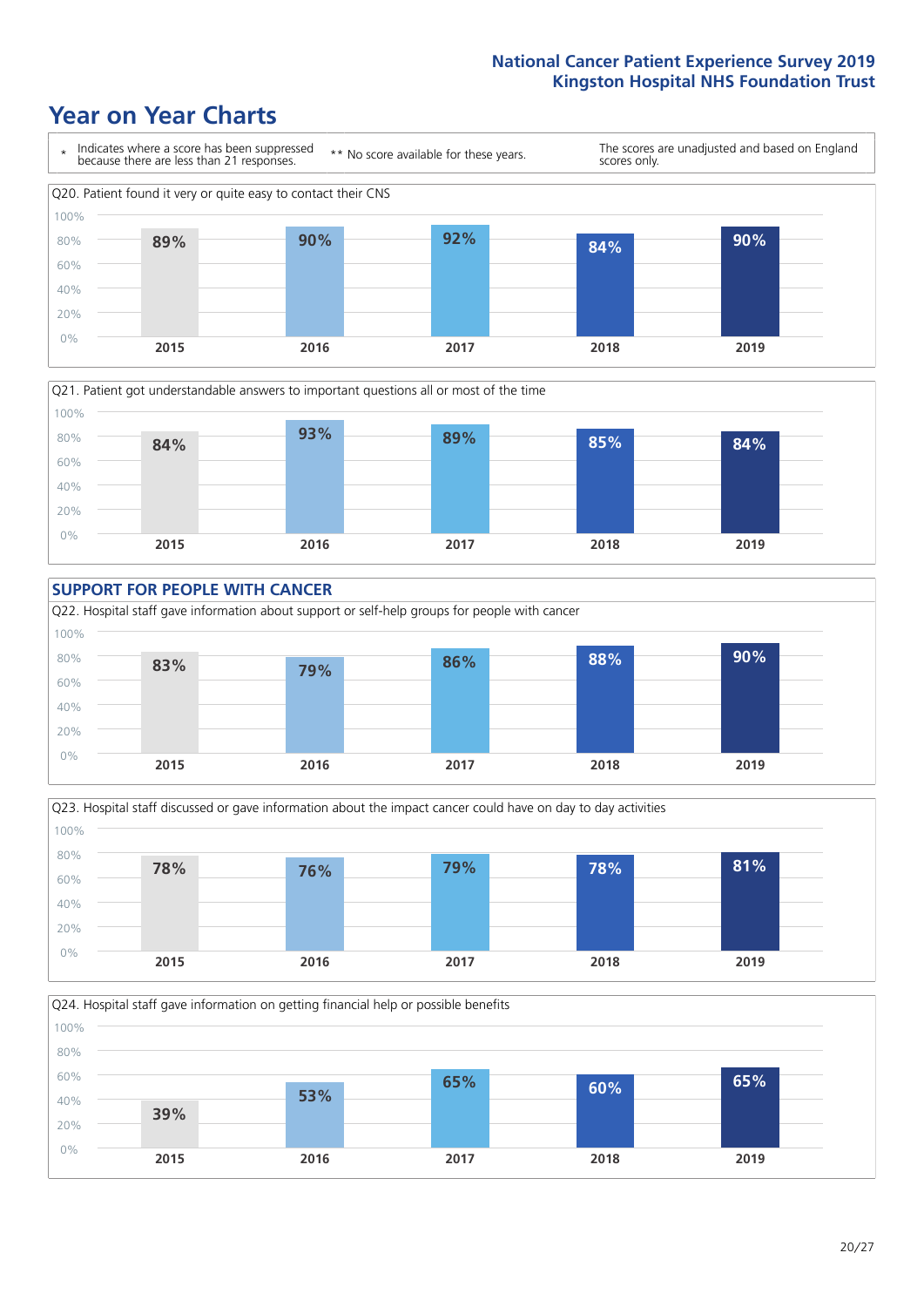### **Year on Year Charts**



#### **OPERATIONS**





#### **HOSPITAL CARE AS AN INPATIENT** Q30. Hospital staff didn't talk in front of patient as if patient wasn't there 0% 20% 40% 60% 80% 100% **2015 \*\* 2016 \*\* 2017 \*\* 2018 \*\* 2019 83%**

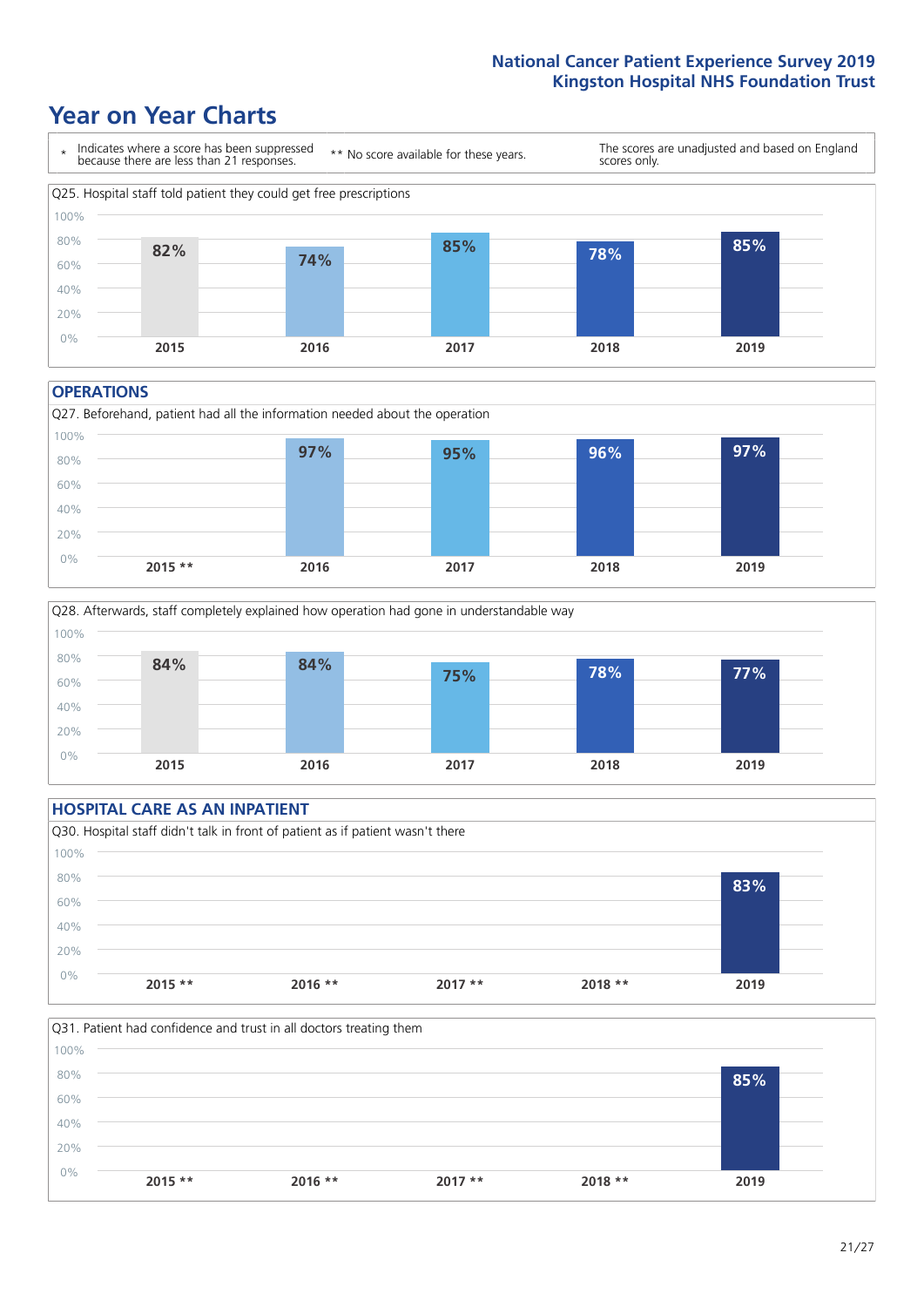







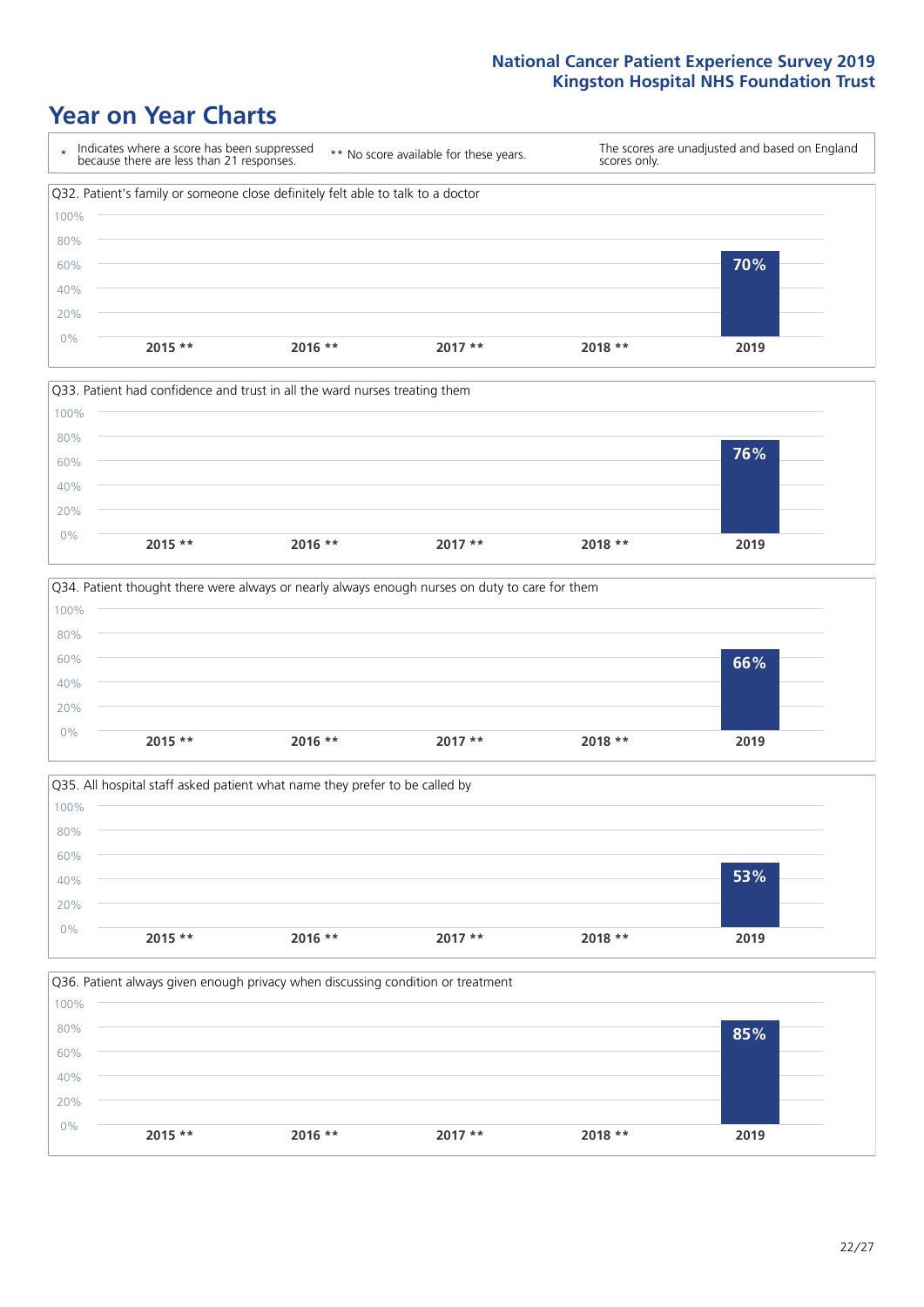







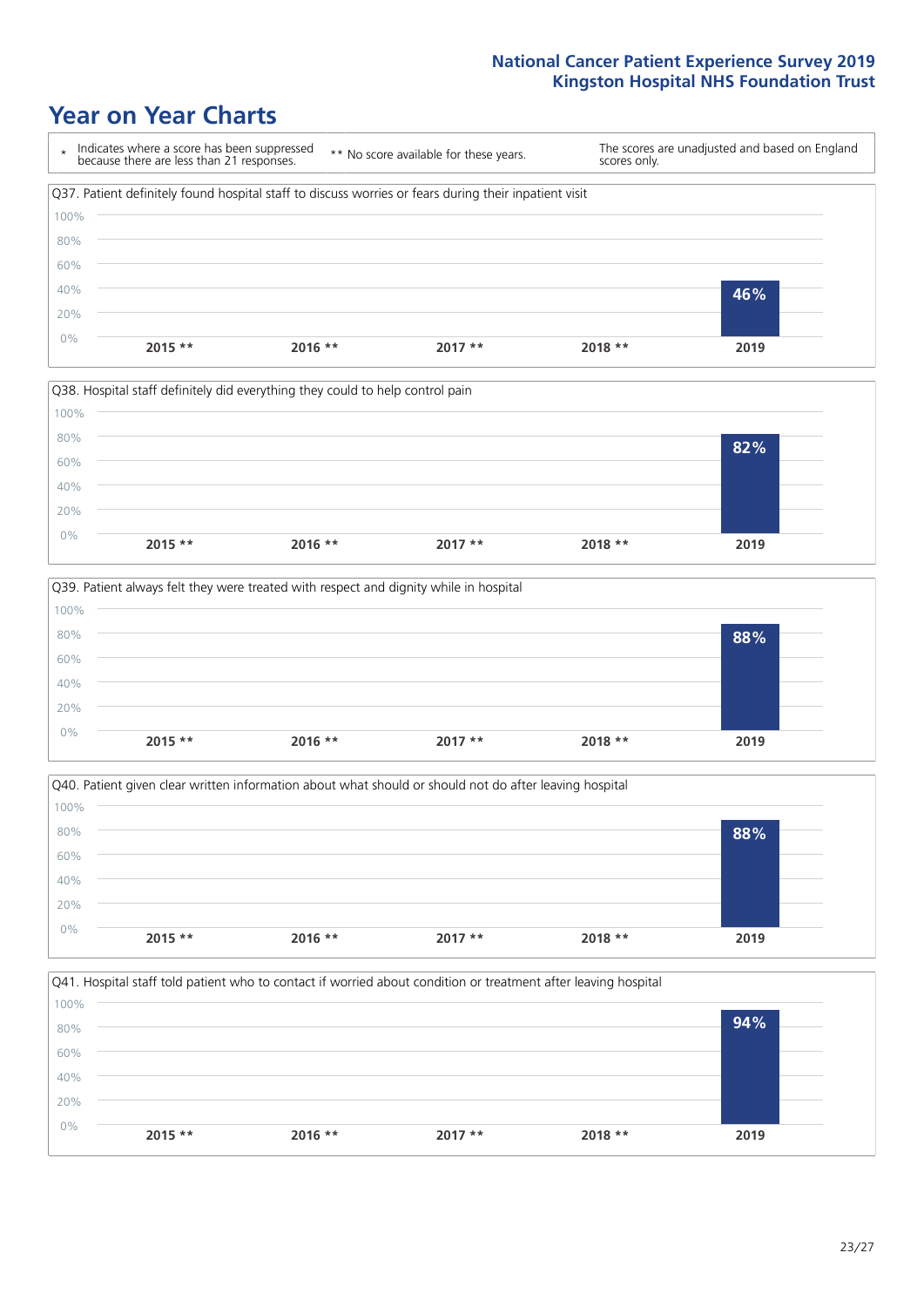







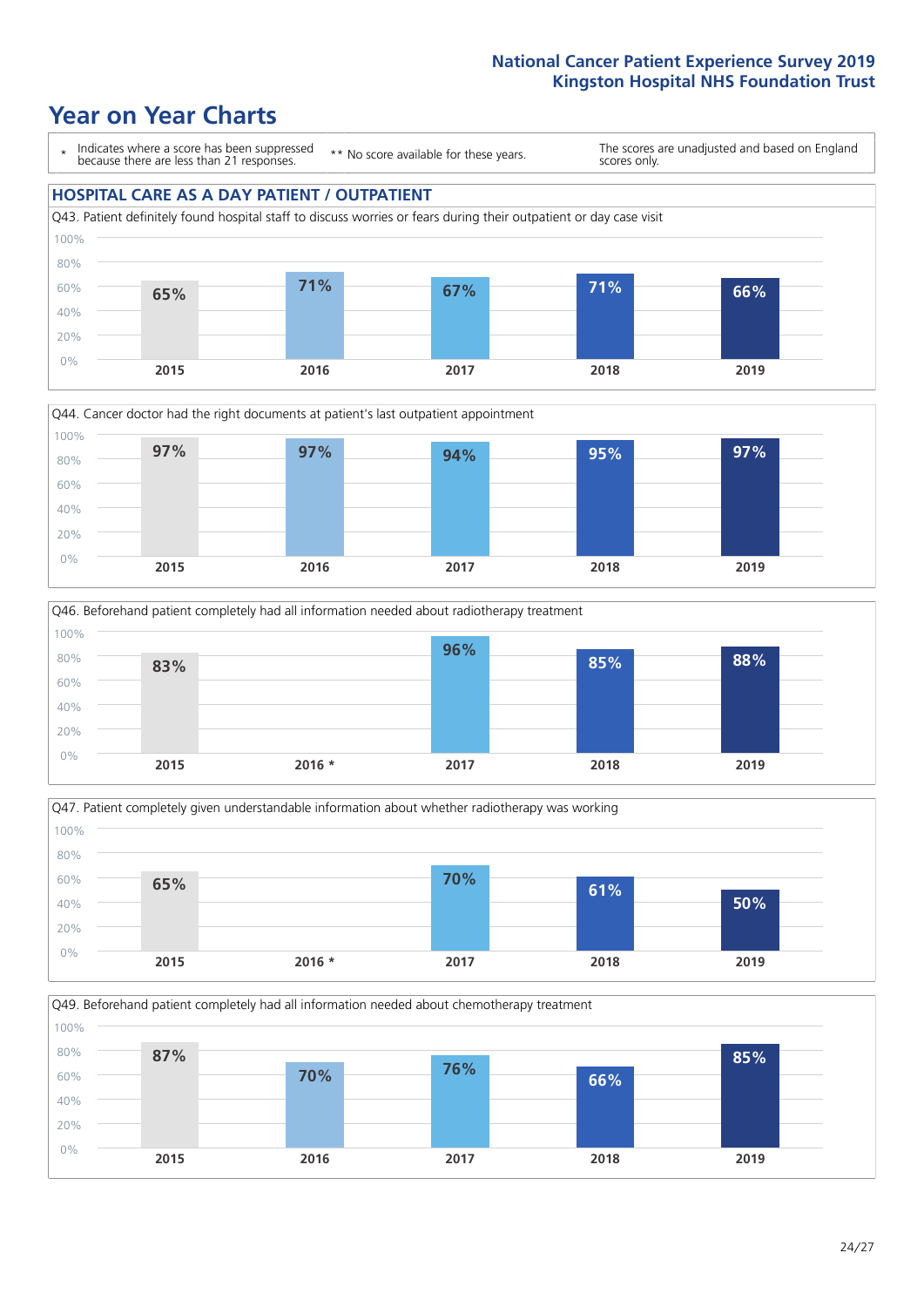### **Year on Year Charts**



#### **HOME CARE AND SUPPORT**







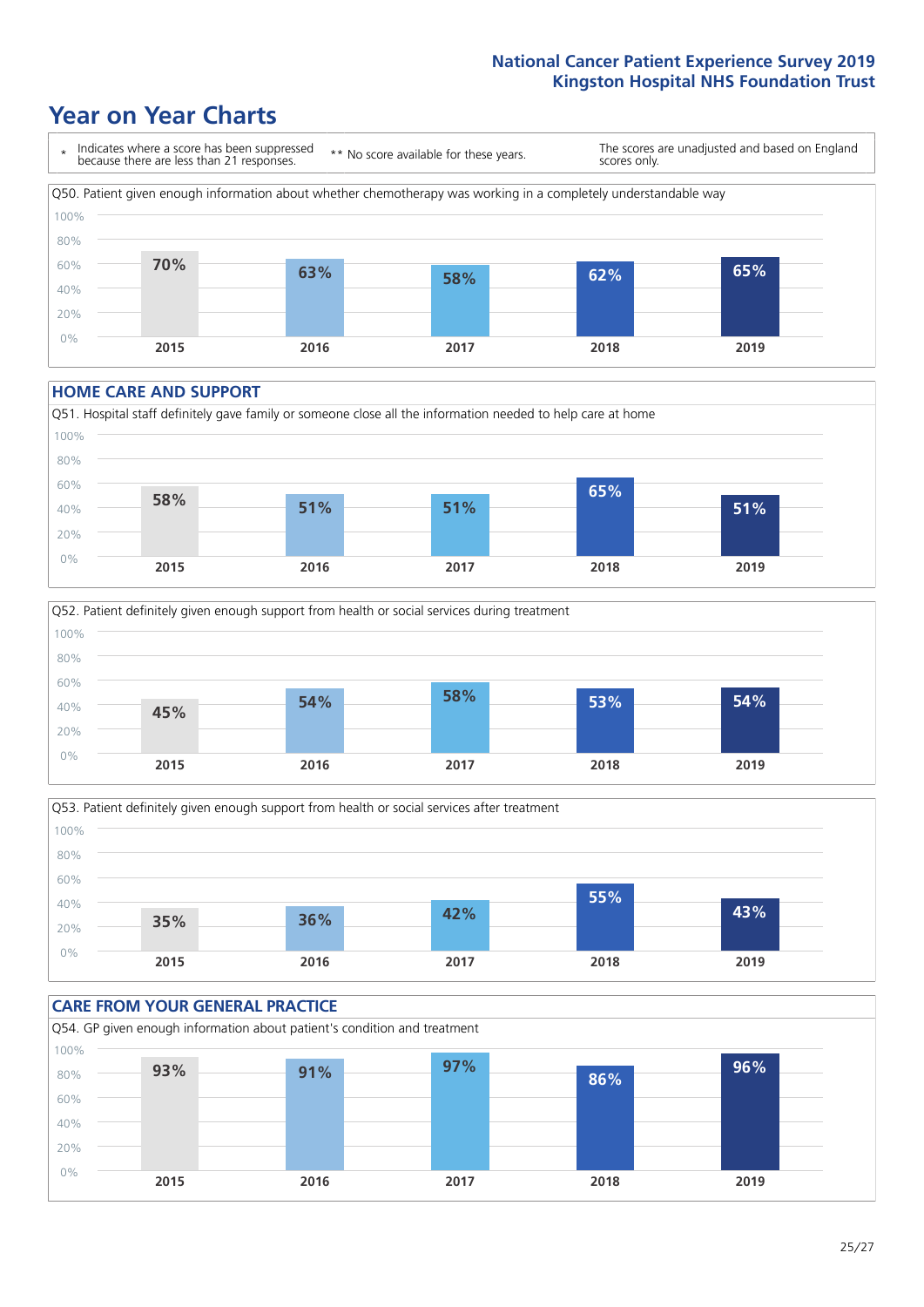### **Year on Year Charts**



#### **YOUR OVERALL NHS CARE**







Q59. Patient felt length of time for attending clinics and appointments for cancer was about right